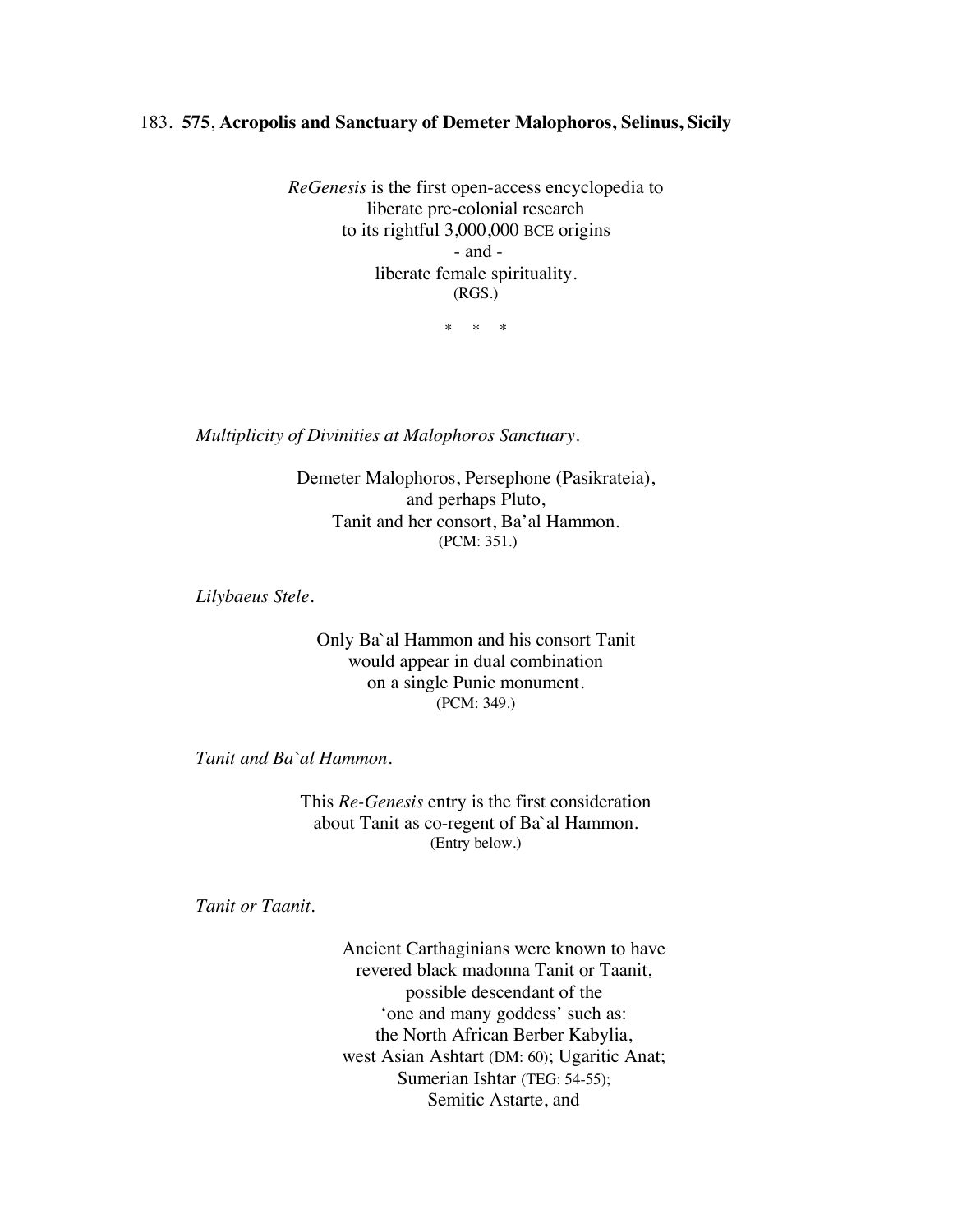Overview.

The acropolis and Sanctuary of Malophoros, located on the southern coast of Sicily in the Trapani province, includes five temples from ancient Selinus, (later Selinunte). \* Cavallari first excavated these temples in 1874 CE. Subsequent CE. excavations were supervised by Patricolo (1888), Salinas (1894), and Gabrici (1915). (PCM: 335.) Selinus findings include: a central sanctuary area with a chthonian altar (PCM: 336) dedicated to Malophoros (variant of Demeter) and Persephone (or Pasikrateia) (PCM: 351)–Kore (PCM: 336); a windowless Megaron (PCM: 102, Fig.3); minor precinct altar dedicated to Zeus (PCM: 336); Phoenician Tophet (PCM: 342); \*\* hypogeal tombs with corbel arches and vaults (PCM: 345); small naos with double altars (PCM: 352); and a minor precinct altar dedicated to Hecate. (PCM: 101.)

\* Doric Greek colonists founded ancient Selinus in the  $7<sup>*</sup>$  c. BCE.

\*\* Only animal remains were discovered in the Phoenician topet. (PCM: 342, n. 59.) Further studies that refute child sacrifice in Carthage's Tophet are at the end of this entry including:

Lubell, Jarrett A. "Child Burials: Carthage Tunisia." *Archaeology* 64.1 *(*Jan.- Feb. 2011): 28. (CBC.)

Schultz, Celia E. "The Romans and Ritual Murder." *Journal of the American Academy of Religion* 78.2 (June 2010): 516-541. (RR.)

Archaeology.

Other archaeological findings include numerous votives, stelae, and figures. [A] multiplicity of divinities: Demeter Malophoros, \* Persephone (Pasikrateia?), and perhaps Pluto, [black] Tanit and her consort, Ba'al Hammon. The intermixture of post–fifth century Demeter votives with bones and ashes of the Punic Tophet seems to argue that both cults flourished simultaneously (PCM: 351). \*\*

\* Votives of Demeter Malophoros (pre–409 BCE) are typical votive repertory of not only Demeter but also other goddesses (including black Punic Tanit) encompassing masks (MOO), goddess figures with polos, plus coins, miniature amphorae, and lamps.

\*\* Additional deities are Zeus and Hecate.

Carthaginians and Phoenicians.

In 409 BCE, Carthage first sacked Selinus resulting in an orgy of destruction, death, and enslavement and then sacked the site again in 250 BCE. Although it was the end of a golden era and Selinus never fully recovered, this 160–year period (between 409-260 BCE) ushered in the Semitic world of unique Phoenician construction along with other Punic activity and influences including the above votive finds. Given this votive evidence, it is obvious that this is a canonical repertory of offerings made to Sicilian Demeter and her daughter as also evidenced in many of their other island sanctuaries. \*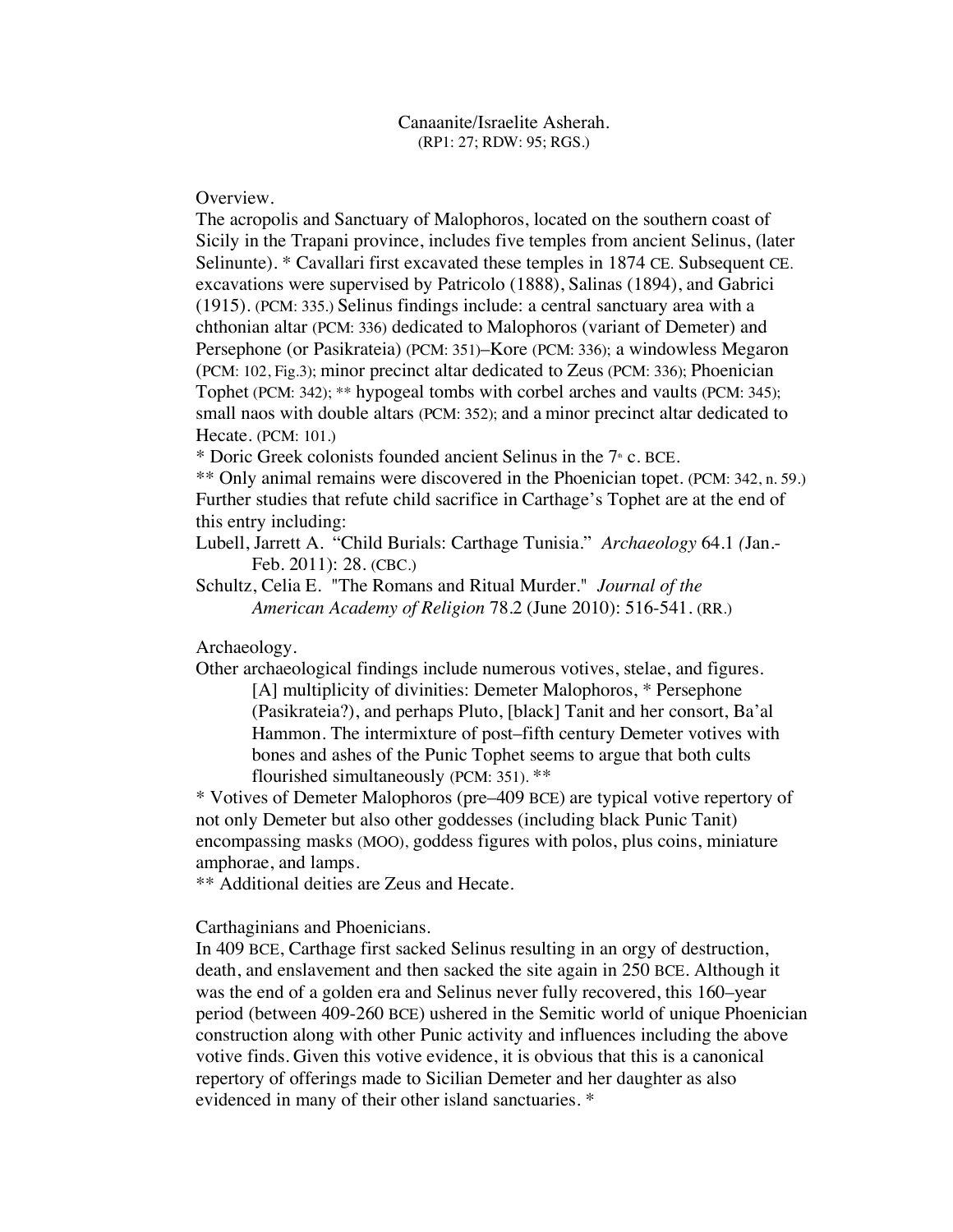\* It remains unclear if the Malophoros' culture continued to be practiced simultaneously with the Punic culture connected with the *Tophet*, or possibly the two were to some degree synthesized? (PCM: 343.)

Tanit or Taanit.

At this juncture, propose re–visiting *Re-Genesis* BCE entry, 800, Tanit.

Prior to Phoenician invasions, ancient Carthaginians were known to have revered black madonna Tanit or Taanit, possible descendant of the 'one and many goddess' such as: the North African Berber Kabylia, west Asian Ashtart (DM: 60; RGS); Ugaritic Anat; Sumerian Ishtar (TEG: 54-55; RGS); Semitic Astarte, and Canaanite/Israelite Asherah (RP1: 27; RDW: 95; RGS). Because of the Phoenician or Canaanite Phoenician traders, the composite deities of Tanit/Taanit/Tannin were spread widely throughout Asia Minor, Africa, Sicily, Sardinia, Iberia, Malta, plus the Graeco – Roman world and later the Byzantine and Muslim cultures as well (BLM: 11; RGS). (RGS: 800, Tanit (Also Taanit, Ta'anit, Tannit, or Tannin).

### Growth, Death, and Rebirth Goddess *Tanit Pene Ba'al.*

The principal Berber/Carthaginian black goddess Tanit was also known as *Tanit Pene Ba'al,* chthonian goddess of the harvest and reproduction: goddess of death and new life. (PCM: 346.) "She is death – who takes away life maleficent twin of She Who Gives Life" (LOG: 187). Monaghan says that the goddesses of death and new life also mirror the "divinity of the female body, which was a microcosm of the forces of life, growth, death, and rebirth." (BGH: 24.)

# Hieroglyph KA.

The hieroglyph of *Tanit Pene Ba'al* is the [KA] triangle. (PCM: 347.)

[A] well – known goddess icon from numerous ancient cultures includes: Syro-Phoenician, Assyrian, Babylonian, and Phrygian (WDSSO: 222; GSA). An adaptation of this pictograph is the ankh symbol of dark African/ Egyptian mother goddess Isis meaning the 'breath of life' (GSAE: 27; GSA). Additional adaptations include: the sign of Carthaginian Tanit, the Egyptian KA symbol, the glyph of the female, as well as the planet "Venus" (WDSSO: 222; GSA). … Gimbutas says that such symbols are a *script of its own kind* (COG): and can be traced back to the 'Vinca and Tisza culture groups' (COG: 319; 309; GSA). (RGS: 1900-1800**,** Dawning of the African Alphabet).

Synthesis of Tanit and Demeter.

D. White suggests that pre–Roman archaeological finds at Carthage are from a religious complex known as Demeter's Sanctuary that includes both Demeter and Tanit epigraphic and votive evidence. These discoveries indicate that Demeter and Tanit were merged. A Tunisian stele at Sidi Ali el Madiouni is the priestess of Cares holding both wheat and a caduceus. (PCM: 347.) See GSA images below for three Tunisian examples of deities with wheat, Demeter's staff of life in the Bardo Museum, Tunis, Tunisia. \* These images plus others from Sardinia and Soluntum near Palermo speak clearly to a synthesis of Tanit and Demeter. (PCM: 347.)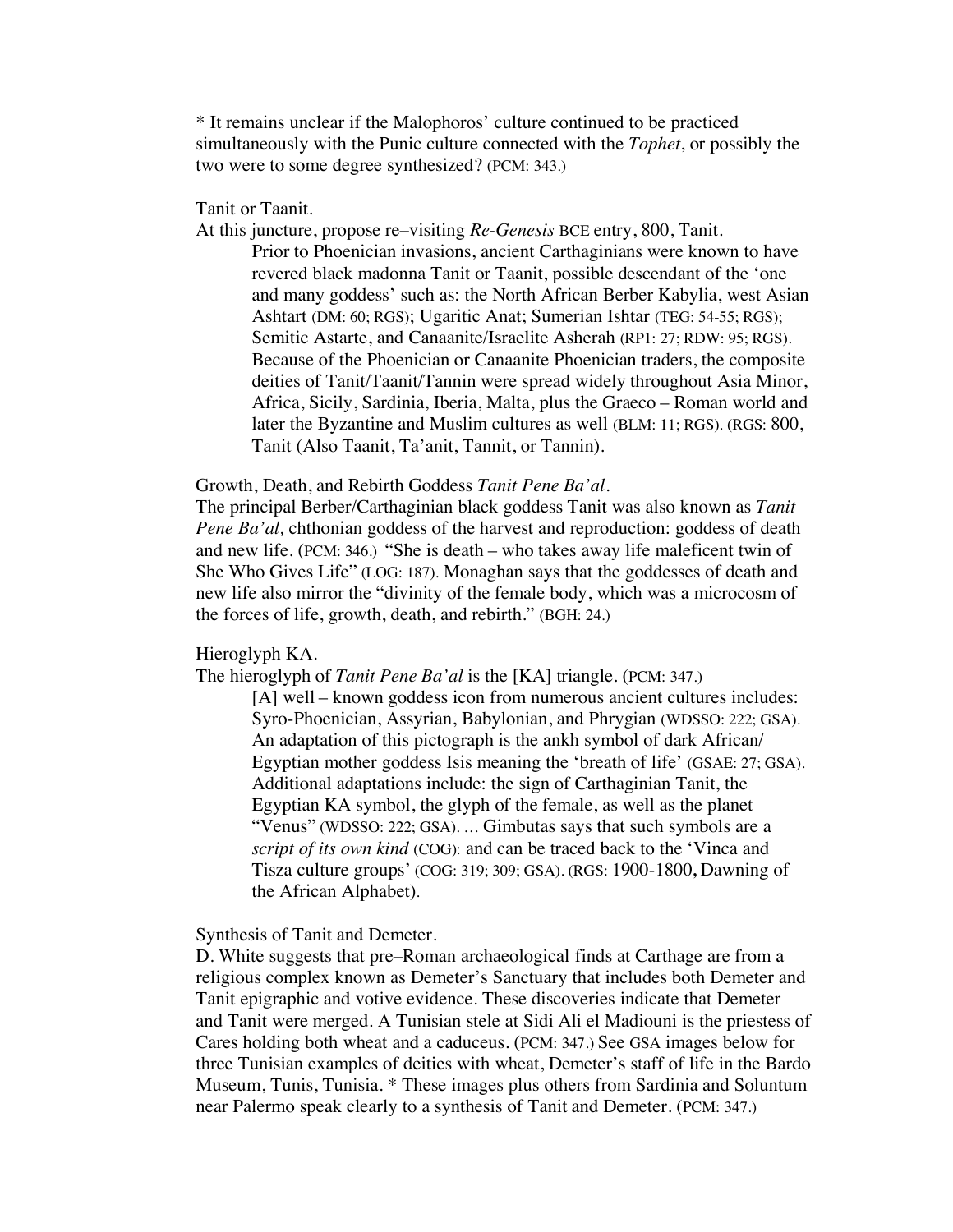\* Although these three stelae–images were identified in the GSA collection during the research process of this entry, they may no longer be on view at the Bardo Museum in Tunis?

# Tanit and Ba`al Hammon.

The Canaanite level of Bethel has produced archaeological evidence that homage was paid to Asherah and her tree – of – life. Point of reference is that Asherah was El's wife [companion] and essential component to the Canaanite religion. (AMST: 49-50; YGG: 60; GHW: 203-204; RGS.) Although extensive research, archaeological evidence, and translations regarding the possibility that Asherah was consort of El are throughout *Re-Genesis*, this entry is the first consideration about Tanit as coregent of Ba`al Hammon. Given the discussions above, we already know that one of Tanit names was *Tanit Pene Ba'al,* indicating Tanit and her consort, Ba`al Hammon. Inscriptions from Carthaginian stelae of Tanit alongside Ba'al Hammon are numerous and indicate equals. "La Dame (Rabat) de Carthage était Tanit, qui consentait à partager sa royauté avec le seul Ba`al Hammon (PCM: 348, n. 117)." For other considerations see the Sardinia acropolis of Sulchis inscription of Tanit, plus Ba`al and Persephone from Meilichios at Selinus stelae: all are "essentially fertility or death divinities, presiding over the after-life." (PCM: 348.)

### One and Many Goddess Tanit.

As discussed above, "ancient Carthaginians revered black madonna Tanit or Taanit, possible descendant of the 'one and many goddess' such as: the North African Berber Kabylia; west Asian Ashtart (DM: 60); Ugaritic Anat; Sumerian Ishtar (TEG: 54-55); Semitic Astarte; and Canaanite/Israelite Asherah (RP1: 27; RDW: 95)." \* But according to Frank Cross, Tanit is essentially fused with Asherah as both share an old epithet that means *Lady of the (Sea) Serpent* (CMWE: 29-33; TPCR: 34) and he also argues convincingly "that Baal Hammon is an old epithet of El." (CMWE.) Furthermore, Carter understands the caduceus as "a stylized version of Asherah's tree." (MOO: 378.) Throughout the Phoenician colonies in the western Mediterranean are thousands upon thousands of goddess Tannit stelae, "a name most plausibly explained as an Asherah epithet." (TPCR: 32.) \* (RGS: 800, Tanit).

# Punic site Lilybaeum.

Additionally, a small stele cut from yellow tufa from ancient Punic site Lilybaeum, \* depicts Ba'al Hammon and consort Tanit, as possible co – regent deities in Sicily. This naiskos that marked an underground burial chamber, portrays a funeral *lectisternium* (ritual dinner) that includes clusters of malaceous fruits of apples and pomegranates. (PCM: 350.) Donald White suggests that it depicts two banqueters, the "supreme god Ba'al Hammon in its lower register, while in the upper register are Tanit and the ritual caduceus." (PCM: 348-50.) "Only Ba`al Hammon and his consort Tanit would appear in dual combination on a single Punic monument (PCM: 349)."

\* Current Port of Marsala in western Sicily. (PCM: 350.)

Tanit Motif and Phaistos (or Phaestos) Disk.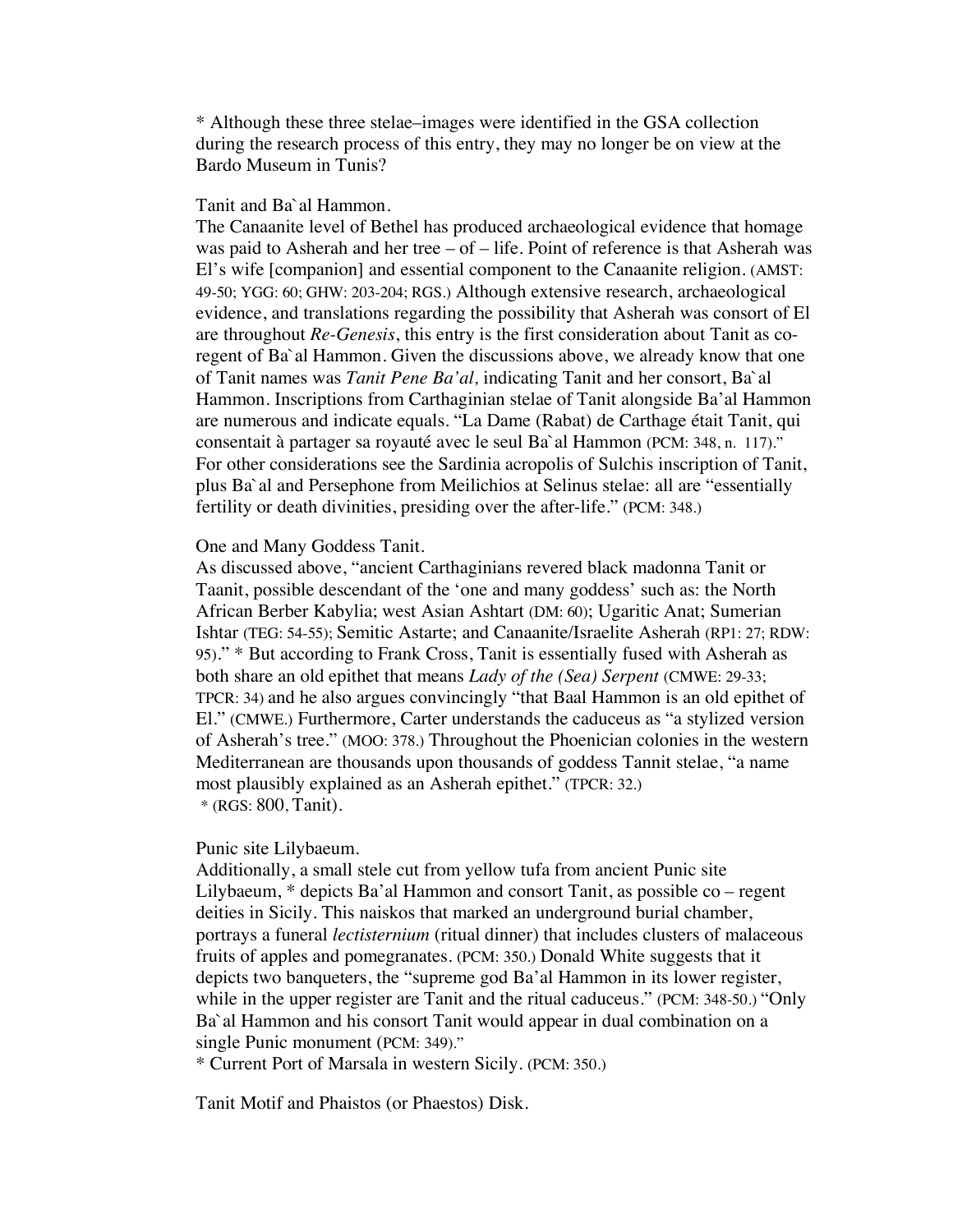The Sign of Tanit motif of raised arms in a KA position on a triune vulvic base, reflects the universal sign of the goddess \* as - well - as the votive frog epiphany \*\* (from ancient Greek ἐπιφάνεια) or manifestation of the uterus. (LOG: 251.) A further consideration of the Tanit ideogram is a decipherment of numbers 27 and 34 on the long standing unidentified Cypro-Minoan Linear 'A' Phaistos (or Phaestos) Disk c. 1700 BCE. (GGE: 179, Fig. 137- 2 and 3, 174-179; LOG: 251-256.) \* Birnbaum adds that African Tanit as the ankh (sign of life hieroglyphic) is also the symbol of international feminism. (FAH: 21.)

\*\* Also see a similar frog reptile-like iconography at Anatolian Göbekli Tepe. (GT: 92, FIG. 25.)

## Additional Signs of Tanit.

Selected examples of other signs of Tanit include: the triune limestone stelae of Tanit/Astarte; North Algerian Neith as Tanit triangle; Cypriot bronze coin of Aphrodite from the Paphos Temple; vulvic – triangular Neith inscription at Petra; and Tanit/Astarte – Mosaic from Tunis Temple, Tunisia. The Sign of Tanit is also an identifying appellation for Phoenician goddess Ashtoret, \* "face of Baal" and chief consort. (ACB: 45.)

\* Ashtoret is also known as Ashtar(t), Ashtaroth or Astarte. (FIA: 45.)

Zeus Meilichios Considerations.

Throughout this entry, attention has been given to synthesized practices and conjoined deities including the minor precinct altar dedicated to Zeus that contained a carved stele to Zeus Meilichios. Meilichios is a chthonian god whose symbol was the serpent. (PCM: 336.) In synthesizing Zeus with Meilichios, Zeus appears to subsume the underworld attributes of Meilichios. Harrison says that Zeus superimposed and hijacked earlier rituals and iconography. "The cult [culture] of Meilichios is unlike that of the Olympian Zeus as described by Homer, and the methods of the purification characteristic of him [are] wholly alien (PSGR: 28). … [We have independent divinities worshipped on their own account (PSGR: 16)." (PSGR: 12-28.) Although it seems unlikely that Zeus was synthesized with serpent god Meilichios, see keyword phrase 'Zeus Meilichios' at other temple sites in Athens plus Argos for further considerations.

Further research on various aspects of this entry:

| Birnbaum, Lucia Chiavola. Black Madonnas: Feminism, Religion, and Politics |  |
|----------------------------------------------------------------------------|--|
| <i>in Italy.</i> Boston, MA: Northeastern University Press, 1993. (BLM.)   |  |

- \_\_\_\_\_. *Dark Mother: African Origins and Godmothers*. San Jose, CA: Authors Choice Press, 2001. (DM.)
- \_\_\_\_\_. "African Origins with a Semitic Overlay: Dark Mother of Ancient Europeans." Papers presented at the *World Conference on Matriarchal Studies*. Luxemburg, 5-7 September 2003. (AO.)
- \_\_\_\_\_. "The Future Has an Ancient Heart: Legacy of African Migration Paths in Europe, Sardinia, Sicily, and Tuscany in Italy, Basque Region and Andalusia in Spain; Brittany and the South of France." Working paper presented at, "Societies of Peace. Past, Present, Future  $2<sup>d</sup>$  World Congress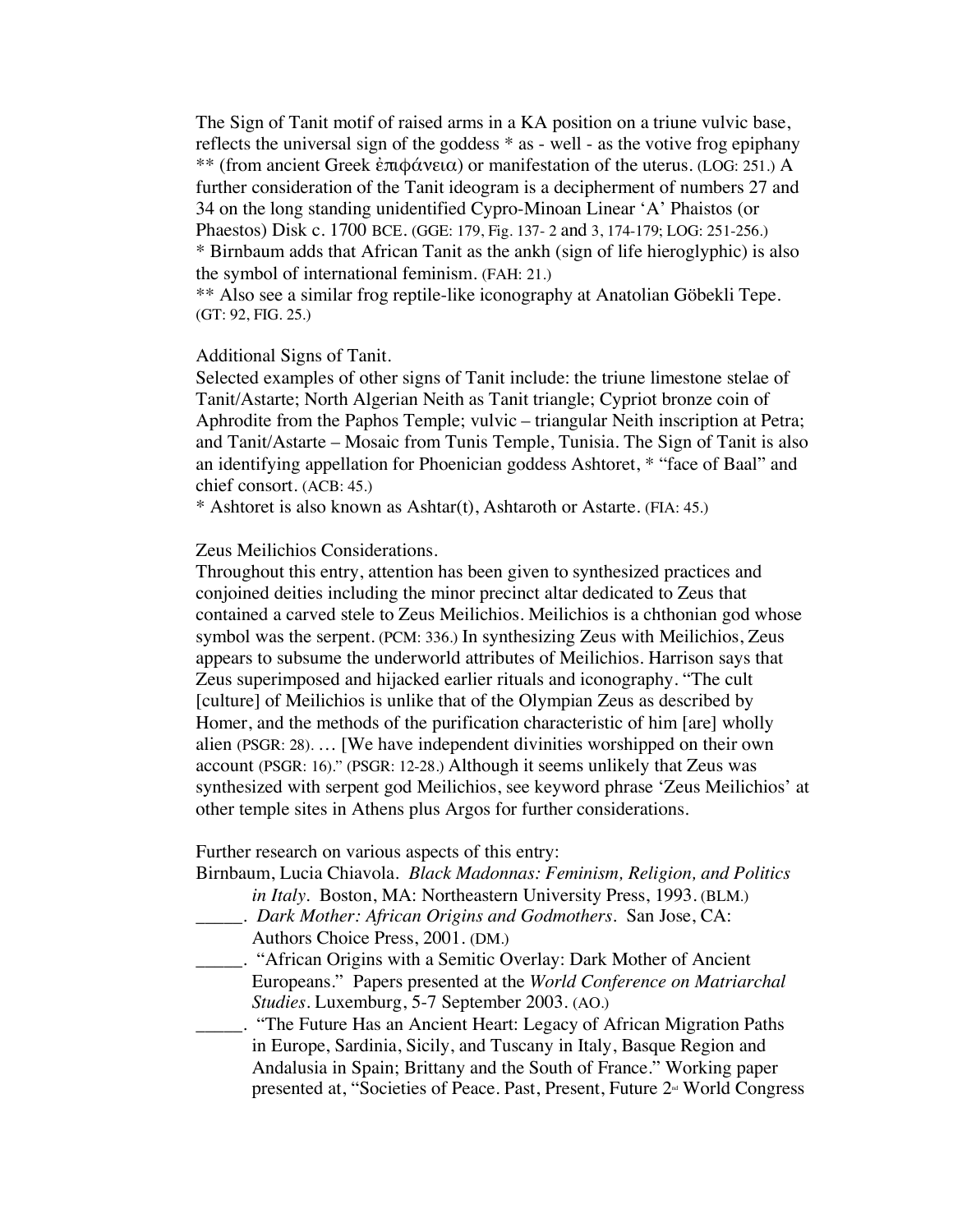on Matriarchal Studies, San Marcos and Austin, Texas." Sep. 29-Oct. 2, 2005: Revised and edited on Sep. 7, 2005. (FHL.)

- Brown, Susanna S. *Late Carthaginian Child Sacrifice and Sacrificial Monuments in Their Mediterranean Context*. JSOT/ASOR Monograph Series, no. 3. Sheffield, England: Published by JSOT Press for the American Schools of Oriental Research, 1991. (LC.)
- Carter, Jane Burr. "The Masks of Ortheia." *American Journal of Archaeology* 91.3 (Jul. 1987): 355-383. (MOO.)
- Malfitano, Giovanni. "The History of the Italian Island." *Sicily the Island of Sun* (2003-2004). 23 Nov. 2005. (HIL.)
- McConnell, Brian E. and John Chervinsky. *La Muculufa II: Excavation and Survey of the Regione Siciliana, Soprintendenza Ai Beni Culturali Ed Ambientali Di Agrigento in Collaboration with Brown University*. Providence, RI: Center for Old World Archaeology and Art, Brown University. 1995. (LM.)
- Oden, Robert A., Jr. "The Persistence of Canaanite Religion." *The Biblical Archaeologist* 39.1 (Mar. 1976): 31-35. (TPCR.)
- Quatriglio, Giuseppe. *A Thousand Years in Sicily: From the Arabs to the Bourbons*. New York, NY: Legas, 1991. (TY.)
- Schmitz, P. C. "Phoenician Religion." *Anchor Bible Dictionary*. Vol. 5. Ed. P. N. Freedman. Garden City, NY: Doubleday, 1992. 357-373. (PR.)
- Sestieri, Anna Maria Bietti, Maria Costanza Lentini, and Giuseppe Voza. *Guide Archeologiche Preistoria e Protostoria in Italia: Sicilia Orientale ed Isole Eolie.* Sicily: A. B. A. C. O., 1995. (GAPP.)
- White, Donald. "The Post-Classical Cult of Malophoros at Selinus." *American Journal of Archaeology* 71.4 (Oct. 1967): 335-352. (PCM.)

Further linguistic symbol systems including the V/triangle/vulvic cave engravings and gender emergence:

- Caldwell, Duncan. "Supernatural Pregnancies: Common Features and New Ideas Concerning Upper Paleolithic Feminine Imagery." *Arts & Cultures.*  Geneva, Switzerland: Barbier-Mueller Museums, 2010. 52-75. (SPC.)
- Christ, Carol P. "Why Women Need the Goddess: Phenomenological, Psychological, and Political Reflections." *Womanspirit Rising: A Feminist Reader in Religion*. Eds. Carol P. Christ, and Judith Plaskow. San Francisco, CA: Harper & Row, 1979. 71-86. (WWN.)
- Clottes, Jean, and J. David Lewis-Williams. *The Shamans of Prehistory: Trance and Magic in the Painted Caves.* Trans. Sophie Hawkes. New York, NY: Harry N. Abrams, 1998. (SOP.)
- Conroy, L. P. "Female Figurines of the Upper Paleolithic and the Emergence of Gender." *Women in Archaeology: A Feminist Critique*. Eds. Hilary du Cros and Laurajane Smith. Canberra, Australia: Dept. of Prehistory, Research School of Pacific Studies, Australian National University, 1993. 153-160. (FF.)
- Gage, Matilda Joslyn. Ed. Sally Roesch Wagner. *Woman, Church and State: A Historical Account of the Status of Woman through the*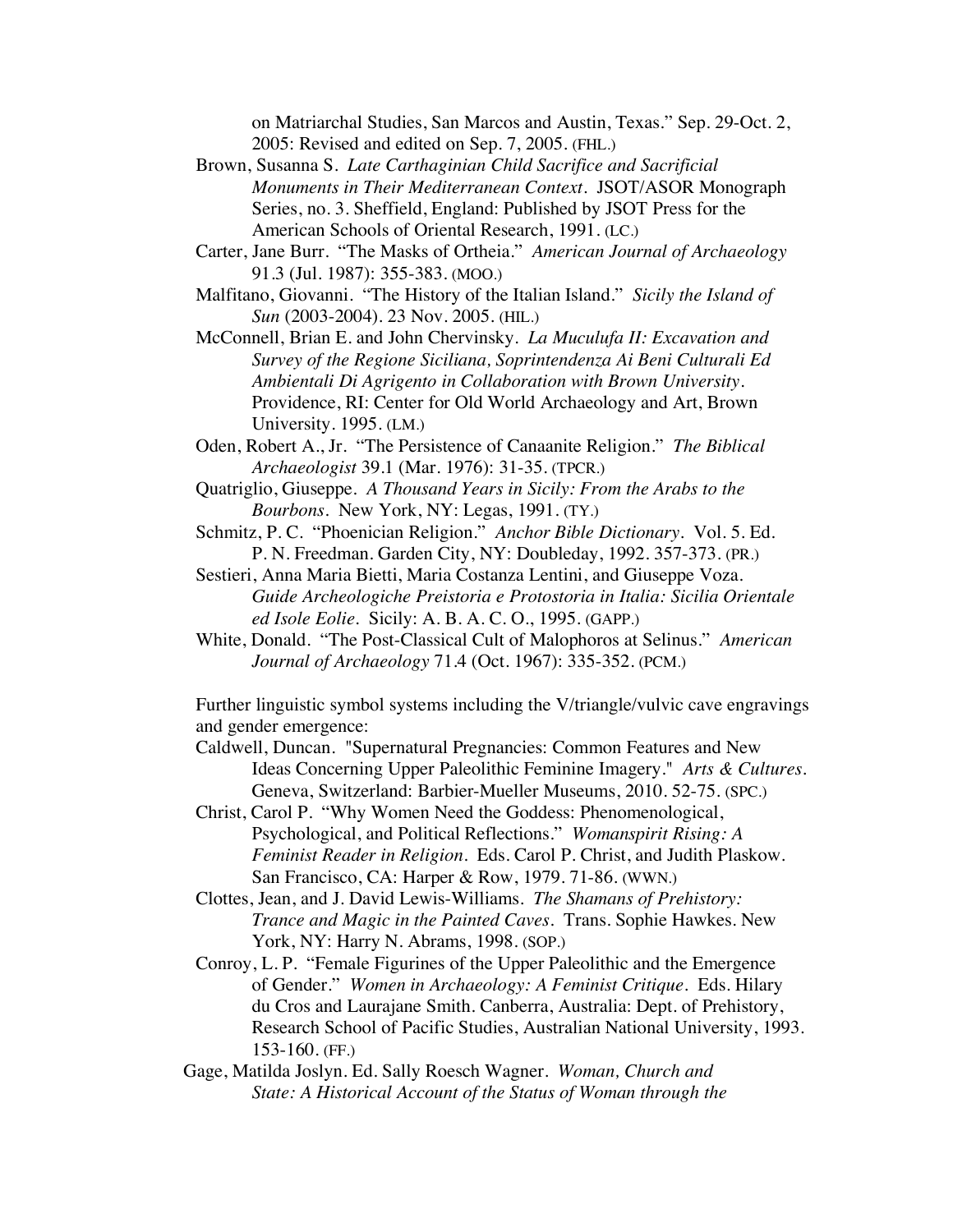*Christian Ages, with Reminiscences of the Matriarchate*. 1893. Modern Reader's Edition. Aberdeen, SD: Sky Carrier Press, 1998. (WCS.)

- Gimbutas, Marija Alseikaite. *The Living Goddesses*. Supplemented and Ed. by Miriam Robbins Dexter. Berkeley, CA: University of California Press, 1999. Proof copy. 27, 54. (TLG.)
- Jabr, Ferris. "Ars Longa." *New York Times Magazine,* Dec. 7, 2014: 18, 20. (ARSL.)
- Joan, Eahr Amelia. "Ochre's Living Lineage: The Gyne-Morphic Bloodline of Spirituality." Publication, 2018. (OLL.)
- Lewis-Williams, David J. *The Mind in the Cave: Consciousness and the Origins of Art.* London, England: Thames and Hudson, 2002. (MIC.)
- Marler, Joan, and Miriam R. Dexter, Eds. *Signs of Civilization: Neolithic Symbol System of Southeast Europe*. Novi Sad, Hungary: Institute of Archaeomythology, 2009. (SC.)
- McCoid, Catherine Hodge and LeRoy D. McDermott. "Toward Decolonizing Gender." *American Anthropologist* 98.2 (Jun. 1996): 319-326. (TDG.)
- Rubin, Alissa J. "A Mirror of Subterranean Wonders: Replica of Chauvet Cave Bristles with Lifelike Paintings." *New York Times*, Apr. 25, 2015: C1-C2. (MSW.)
- Tedlock, Barbara. *The Woman in the Shaman's Body: Reclaiming the Feminine in Religion and Medicine*. New York, NY: Bantam Books, 2005. (WSB.)
- Winn, Milton M. *The Signs of Vinca Culture: An Internal Analysis: Their Role, Chronology and Independence from Mesopotamia*. Los Angeles, CA: University of California, 1973. (PW.)
- Winn, Shan M. M. *Pre-writing in Southeastern Europe: The Sign System of The Vinca Culture, ca. 4000 B.C.* Calgary, Canada: Western Publishers, 1981. (PW2.)
- Further research on Demeter Persephone/Kore mystery sites, rites, and rituals: Agha-Jaffar, Tamara. *Demeter and Persephone: Lessons from a Myth*. Jefferson, NC: McFarland, 2002. (DPL.)
- Barrowclough, David A. and Caroline Malone, Eds. "Cult in Context: Reconsidering Ritual in Archaeology." Oxford, England: Oxford Books, 2007. (CIC.)
- Benko, Stephen. *The Virgin Goddess: Studies in the Pagan and Christian Roots of Mariology*. Leiden, Netherlands: E. J. Brill, 1993. 174-175. (TVG.)
- Bernal, Martin. *Black Athena: The Afroasiatic Roots of Classical Civilization*. London, England: Free Association Books, 1987. 69-73. (BA.)
- Burkert, Walter. *Ancient Mystery Cults.* Cambridge, MA: Harvard University Press, 1987. (AMC.)
- Cichon, Joan. "Demeter and the Eleusinian Mysteries: Ancient Origins and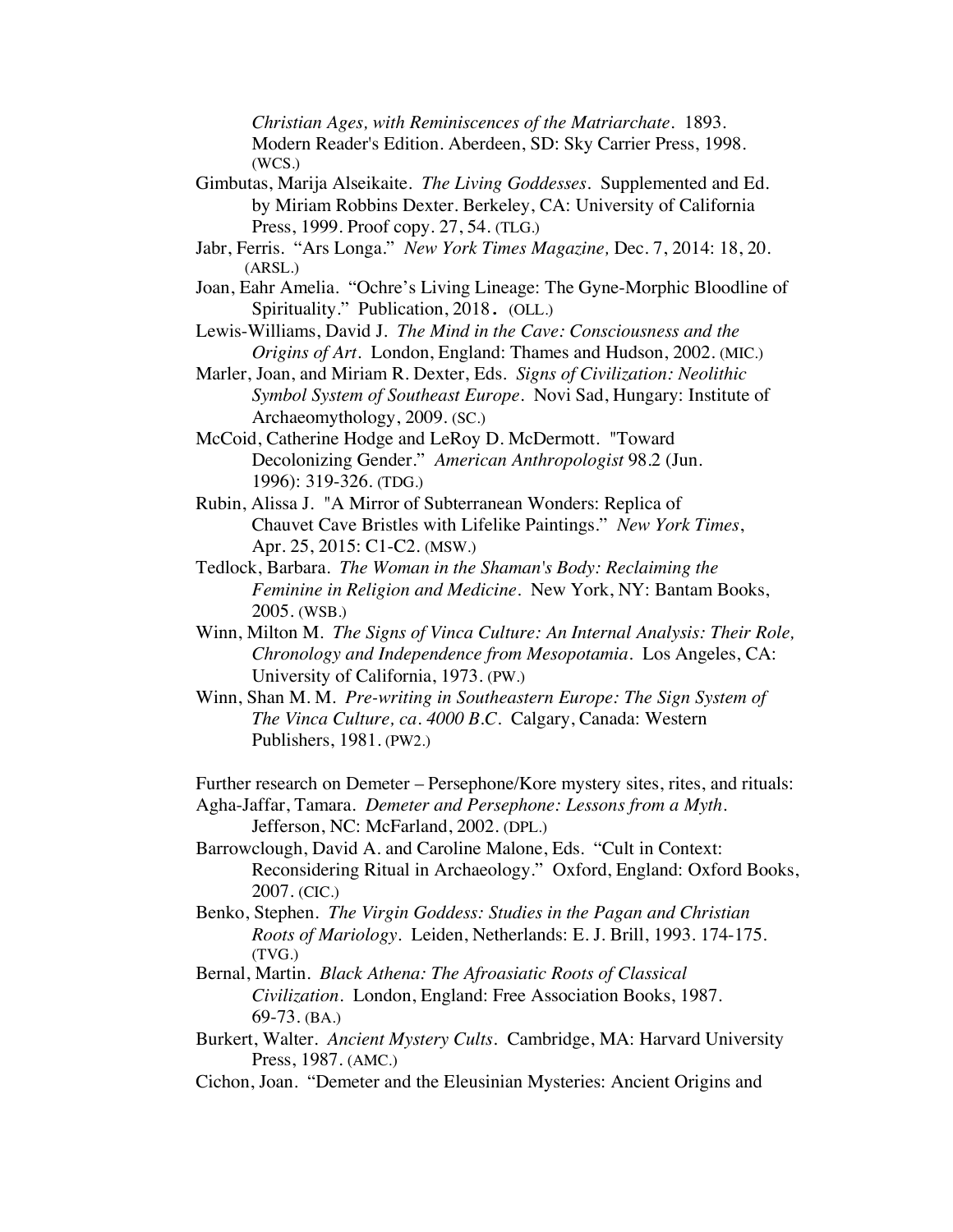Modern Impact." *Myths Shattered and Restored*. Ed. Marion Dumont and Gayatri Devi. USA: Women and Myth Press: 2016. 218-262. (DEM.)

- Coldstream, J. N. *Deities in Aegean Art: Before and after the Dark Age*. Bedford College, Bedford, England: University of London, 1977. DIAA.)
- Connelly, Joan Breton. *Portrait of a Priestess: Women and Ritual in Ancient Greece*. Princeton, NJ: Princeton University Press, 2007. (PP.)
- Curran, L. C. "Rape and Rape Victims in the Metamorphoses." *Arethusa* 11.1-2 (1978): 213-241. (RPV.)
- D'Alviella, Count Goblet. *The Migration of Symbols.* 1894. New York, NY: New York University Press, 1956. (TMS.)
- \_\_\_\_\_. *The Mysteries of Eleusis: The Secret Rites and Rituals of the Classical and Greek Mystery Tradition.* London, England: Aquarian Press, 1981. (MOE.)
- Gimbutas, Marija Alseikaite. *The Living Goddesses*. Supplemented and Ed. by Miriam Robbins Dexter. Berkeley, CA: University of California Press, 1999. Proof copy. (TLG.)
- Godwin, Joscelyn. *Mystery Religions in the Ancient World*. London, England: Harper and Row, 1981. (MRAW.)
- Harrison, Jane Ellen. *Prolegomena to the Study of Greek Religion*. 1962. London, England: Merlin Press, 1980. 271-278. (PSGR.)
- Hinds, Stephen. *The Metamorphosis of Persephone: Ovid and the Self-Conscious Muse*. Cambridge [Cambridgeshire], England: Cambridge University Press, 1987. (MOP.)
- *Journey of the Universe*. Patsy Northcutt, Brian Swimme, Mary E. Tucker, and and John Grim. California: Northcutt Productions, (U. S.), et al. 1Videodisc (65 min.) KQED Home Video, 2011. (JOU.)
- Lash, John Lamb. *Not in His Image: Gnostic Vision, Sacred Ecology, and the Future of Belief.* White River, VT: Chelsea Green Publishing, 2006. (NHI.)
- Lincoln, Bruce. "The Rape of Persephone: A Greek Scenario of Women's Initiation." *The Harvard Theological Review* 72.3/4 (Jul.-Oct. 1979): 223-235. (TRP.)
- \_\_\_\_\_. *Emerging from the Chrysalis: Studies in Rituals of Women's Initiation.* Cambridge MA: Harvard University Press, 1981. (EFTC.)
- Lubell, Winifred Milius. "Temples of the Great Goddess." *Heresies: A Feminist Publication on Art and Politics.* (Revised Edition). 2.1, Issue 5 (1982): 32-39. (TGG.)
- Meyer, Marvin W., Ed. *The Ancient Mysteries, A Sourcebook; Sacred Texts of the Mystery Religions of the Ancient Mediterranean World*. San Francisco, CA: Harper & Row, 1987. (TAM.)
- Noble, Vicki. *The Double Goddess: Women Sharing Power*. Rochester, VT: Bear and Co., 2003. (DG.)
- Poruciuc, Adrian. *Prehistoric Roots of Romanian and Southeast European Traditions*. Eds. Joan Marler, and Miriam R. Dexter. Sebastopol, CA: Institute of Archaeomythology, 2010. 41-42, 51-61. (PRR.)
- Richlin, Amy. "Reading Ovid's Rapes." *Arguments with Silence: Writing the*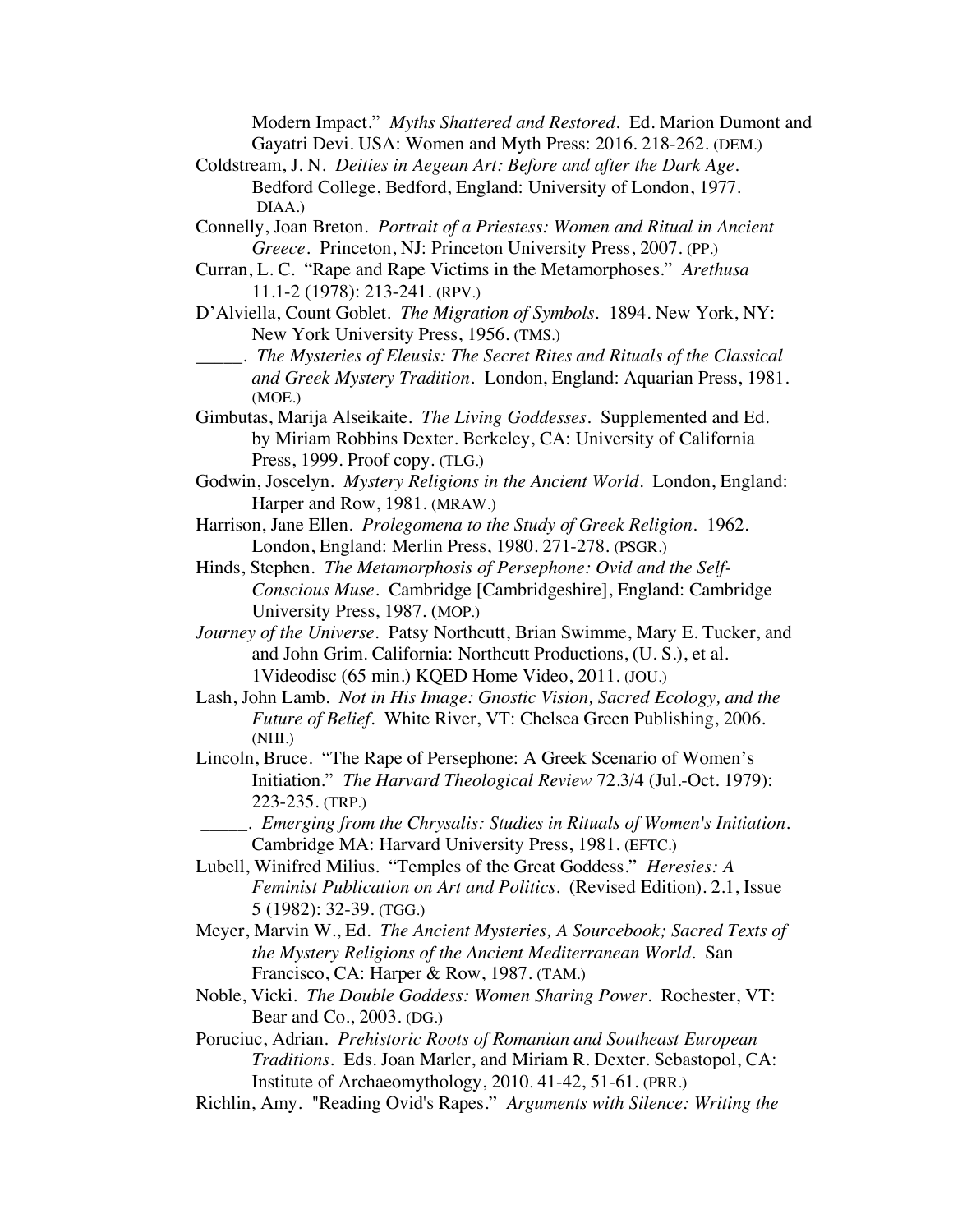*History of Roman Women*. Ann Arbor, MI: The University of Michigan Press, 2014. 158-179. (ROR.)

- Scully, Vincent. *The Earth, The Temple, The Gods*. 1962. New Haven, CT: Yale University Press, 1979. (ETG.)
- Willetts, R. F. *Cretan Cults and Festivals*. New York, NY: Barnes and Noble, 1962. (WCC.)

Contemporary information on earth-inclusive paradigms that complement Gaian natality and 'being-toward-life' (GAN: 127):

- Aldridge, Jerry, and Lois M. F. Christensen. *Stealing from the Mother: The Marginalization of Women in Education and Psychology from 1900-2010*. Charlotte, NC: Baker and Taylor, 2013. (SFM.)
- Atwood, Margaret. *The Handmaid's Tale*. Oxford, England: Heinemann Educational Publishers/Heinemann New Windmills, 1985. (HMT.)
- Barrett, Ruth. *Women's Rites, Women's Mysteries: Intuitive Ritual Creation*. Woodbury, MN: Llewellyn Publications, 2007. (WRW.)
- Berkes, Fikret. *Sacred Ecology*. New York, NY: Routledge, 2008. (SAE.)
- Berry, Thomas. *The Dream of the Earth*. San Francisco: CA Sierra Club Books, 1988. (DOTE.)
	- \_\_\_\_\_. "Befriending the Earth: A Theology of Reconciliation Between Humans and the Earth." Mystic, CN: Twenty-Third Publications, 1991. (BTE.)
- Buzzell, Linda, and Craig Chalquist. *Ecotherapy: Healing with Nature in Mind.* San Francisco, CA: Sierra Club Books, 2009. (EHL.)
- Cadman, David. "The Wheel of Life." *Resurgence*. Issue 170 (May-Jun. 1995): 39. (TWL.)
- Capra, Fritjof. *The Tao of Physics*. Bungay, Suffolk, England: Fontana, 1981. (TTP.)
- \_\_\_\_\_. *The Turning Point; Science, Society and the Rising Culture*. London, England: Wildwood House, 1982. (TTP2.)
- \_\_\_\_\_. *The Web of Life: A New Understanding of Living Systems*. New York, NY: Anchor, 1996. (WOL.)
	- \_\_\_\_\_. "The Web of Life." *Resurgence* 178 (Sept.-Oct. 1996): 24-29. (WOL2.)
- Caron, Charlotte. *Shifting Horizons: A Study in Feminist Ritual Thealogy*. Diss. The Union Institute, 1991. Ann Arbor, MI: ProQuest/UMI, 1991. Publication No. 9214036.) (SHS.) (Includes Saskatchewan Christian Feminist Network.)
- \_\_\_\_\_. To Make and Make Again: Feminist Ritual Thealogy. New York, NY: Crossroad, 1993. (MMA.)
- Carson, Rachel, Lois Darling, and Louis Darling. *Silent Spring.* Boston, MA: Houghton Mifflin, 1962. (SIP.)
- Clifford, Anne M. "Feminist Perspectives on Science: Implications for an Ecological Theology of Creation." *Journal of Feminist Studies in Religion* 8.2 (Fall 1992): 65-90. (PSI.)
- Davis, Elizabeth and Carol Leonard. *The Women's Wheel of Life: Thirteen Archetypes of Woman at Her Fullest Power.* New York, NY: Viking, 1996. (WWL.)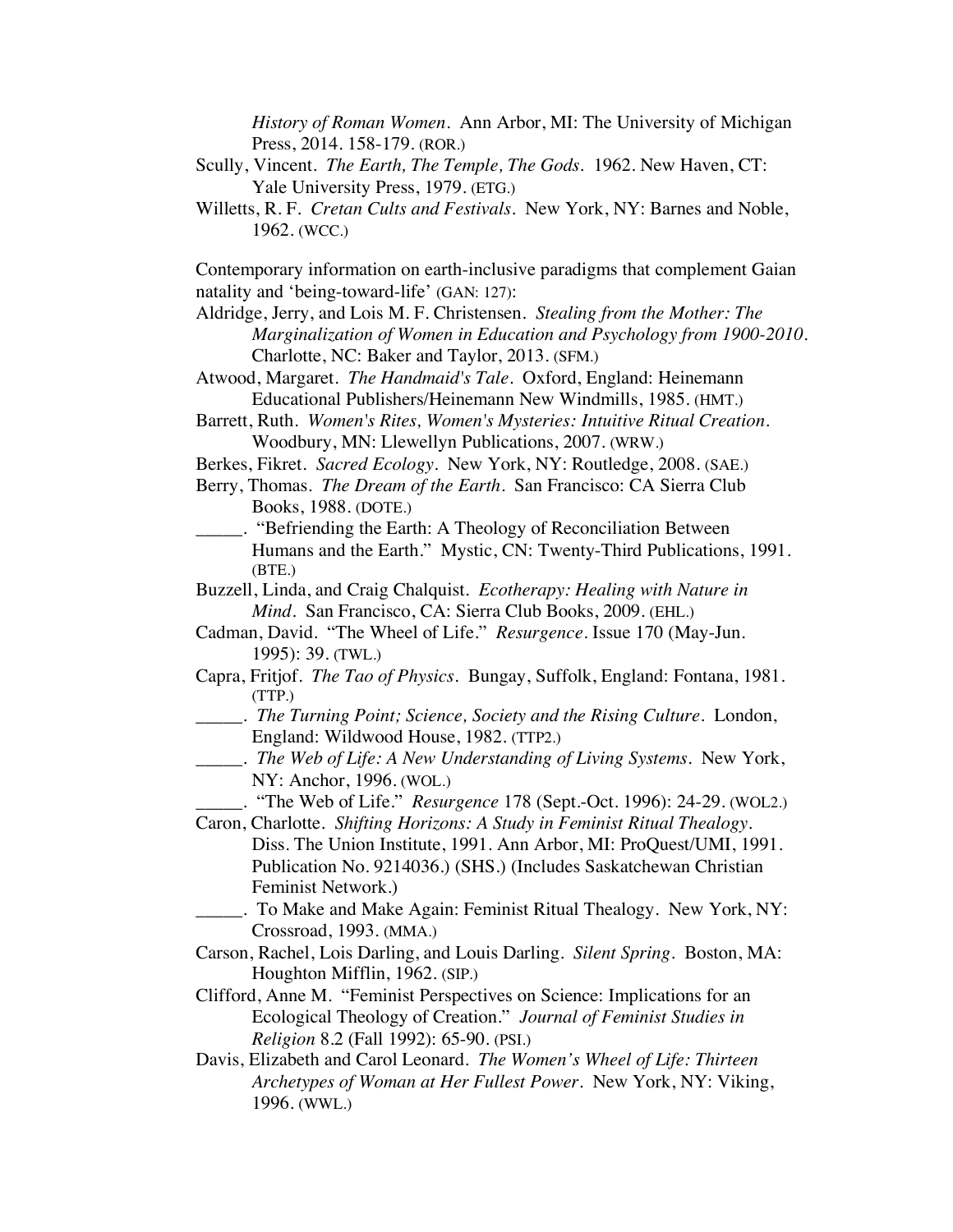- de Jonge, Eccy. *Spinoza and Deep Ecology: Challenging Traditional Approaches to Environmentalism.* Burlington, VT: Ashgate, 2003. (SAD.)
- Emerson, Ralph Waldo and Jaroslav Pelikan. *Nature*. Boston, MA: Beacon Press, 1985. (NAT.)
- Fiorenza, Elisabeth Schussler. *In Memory of Her: A Feminist Theological Reconstruction of Christian Origins*. London, England: SCM Press, 1983. (IMOH.)
- Fox, Warwick. *Toward a Transpersonal Ecology: Developing New Foundations For Environmentalism*. Boston, MA: Shambhala, 1990. (TTE.)
- Fuller, Robert C. *Spiritual, But Not Religious: Understanding Unchurched America*. New York, NY: Oxford University Press, 2001. Internet resource. (SNR.)
- Gheorghiu, Dragos. *Archaeology Experiences Spirituality?* Cambridge, England: Cambridge Scholars, 2011. (AES)
- Gilroy, Daniel A. G. "The Genesis and Ecology Debate." Memorial University of Newfoundland (Canada), 2001. Ann Arbor, MI, *ProQuest.* Web. 25 Feb. 2015. (GAE.)
- Goodison, Lucy. *Moving Heaven and Earth: Sexuality, Spirituality and Social Change*. Aylesbury, Bucks, England: The Women's Press, 1990. (MHE.)
- Griffin, Susan. *Woman and Nature: The Roaring Inside Her*. New York, NY: Harper and Collins, 1978. (WAN.)
- Harman, Willis W. "Toward a Science of Wholeness." Harman, Willis W., and Jane Clark, Eds. *New Metaphysical Foundations of Modern Science.* Sausalito, CA: Institute of Noetic Sciences, 1994. 375-395. (MNF.)
- Hartshorne, Charles. *The Divine Relativity: A Social Conception of God*. The Terry Lectures. New Haven, CN: Yale Univ. Press, 1948. (DR.)
- Hibbard, Whit. "Ecology A Review." *The Trumpet* 19:2 (2003). 23-58. (EAR.)
- Jantsch, Erich. The Self-Organizing Universe: Scientific and Human Implications of the Emerging Paradigm of Evolution. Oxford, England: Pergamon Press, 1980. (SOU.)
- Joan, Eahr Amelia. "Ochre's Living Lineage: The Gyne-Morphic Bloodline of Spirituality." Publication, 2018. (OLL.)
- *Journey of the Universe*. Northcutt, Patsy, David Kennard, Brian Swimme, Mary E. Tucker, and John Grim. California: Northcutt Productions, (U.S.), et al. 1 Videodisc (65 min.) KQED Home Video, 2011. (JOU.)
- LaChapelle, Dolores. *Sacred Land, Sacred Sex: Rapture of the Deep: Concerning Deep Ecology and Celebrating Life*. Durango, CO: Kivakí Press, 1988. (SLS.)
- Lash, John Lamb. *Not in His Image: Gnostic Vision, Sacred Ecology, and the Future of Belief.* White River, VT: Chelsea Green Publishing, 2006. (NHI.)
- Levine, Stephen. *Healing Into Life and Death*. Garden City, N.Y: Anchor Press/Doubleday, 1987. (HLD.)
- Livingstone, Glenys D. *The Female Metaphor Virgin, Mother, Crone of*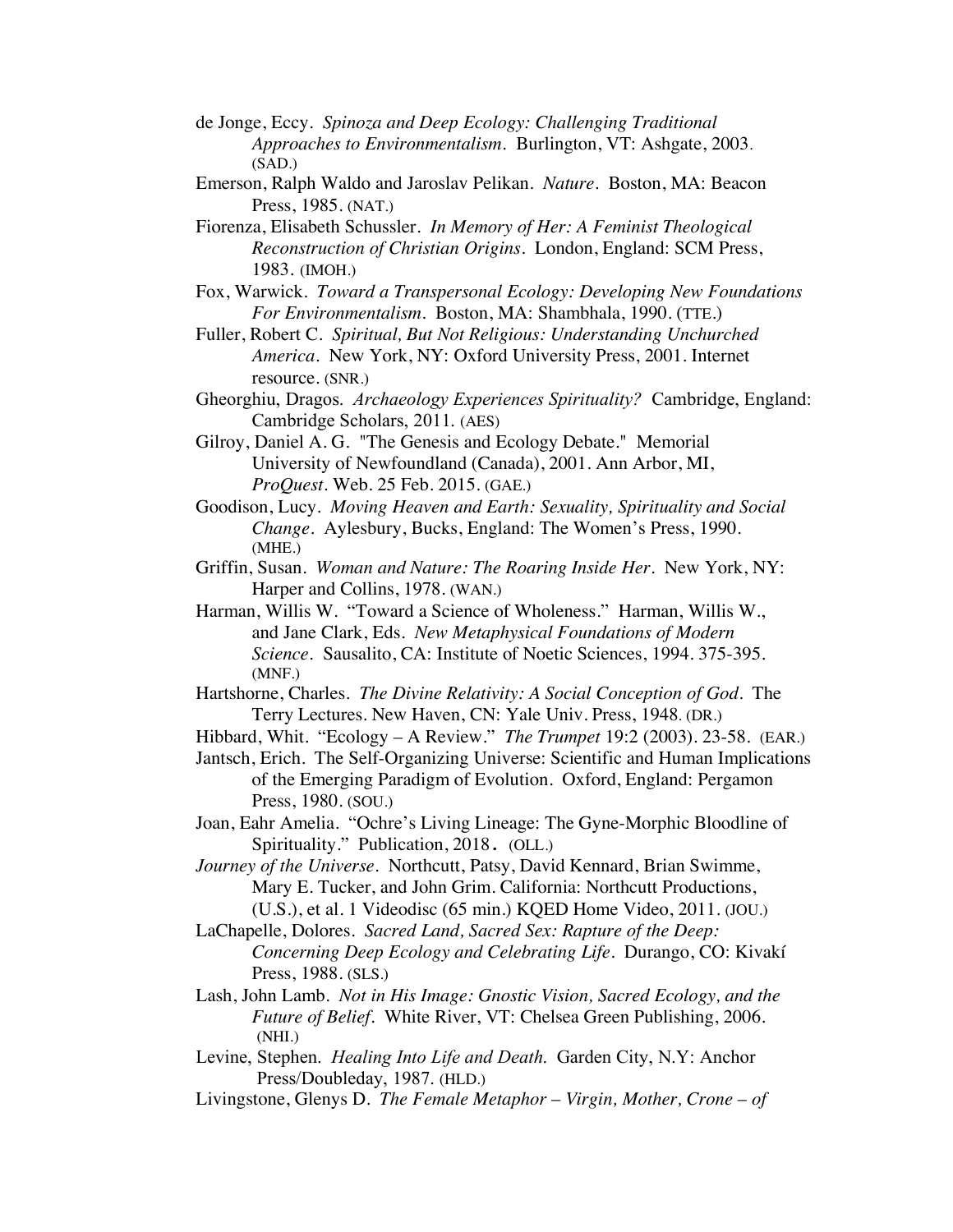*the Dynamic Cosmological Unfolding: Her Embodiment in Seasonal Ritual as a Catalyst for Personal and Cultural Change*. Thesis (Ph.D.) University of Western Sydney, 2002. (TFM.) \_\_\_\_\_. *PaGaian Cosmology: Re-inventing Earth-Based Goddess Religion.* New York, NY: iUniverse, 2005. (TFM.) Lovelock, James. *Gaia: A New Look at Life on Earth*. Oxford, England: Oxford University Press, 1987. (GN.) \_\_\_\_\_. *Healing Gaia: Practical Medicine for the Planet*. New York, NY: Harmony Books, 1991. (HGP) Macy, Joanna. *World as Lover, World as Self*. Berkeley, CA: Parallax Press, 1991. (WLW.) Mann, Barbara Alice. *Daughters of Mother Earth: The Wisdom of Native American Women.* Westport, CN: Praeger, 2006. (DOM.) Margulis, Lynn. *Symbiosis in Cell Evolution: Microbial Communities in The Archean and Proterozoic Eons*. New York, NY: Freeman 1993. (SCE.) MacCormack, Carol P., and Marilyn Strathern. *Nature, Culture, and Gender*. Cambridge, England: Cambridge University Press, 1998. (NCG.) McGaa, Ed. *Mother Earth Spirituality: Native American Paths to Healing Ourselves and Our World.* 1st ed. San Francisco, CA: Harper & Row, 1990. (MESP.) Merchant, Carolyn. *The Death of Nature.* New York, NY: Harper and Row, 1980. (DON.) Metzner, Ralph. *The Well of Remembrance: Rediscovering the Earth Wisdom.* Boston, MA: Shambhala, 1994. (WOR.) Naess, Arne. "The Shallow and the Deep, Long-Range Ecology Movement: A Summary." *Inquiry: An Interdisciplinary Journal of Philosophy* 16. 1-4 (1973): 95-100. (SDL.) Naess, Arne, and David Rothenberg*. Ecology, Community, and Lifestyle: Outline of an Ecosophy*. Cambridge: Cambridge University Press, 1989. (ECL.) Næss, Arne, Dekke Eide, et al. *Deep Ecology of Wisdom: Explorations In Unities of Nature and Cultures, Selected Papers.* Dordrecht, Netherlands: Springer, 2005. (DEW.) Nash, Roderick. *The Rights of Nature: A History of Environmental Ethics*. Madison, WI: University of Wisconsin Press, 1989. (RON.) Ochshorn, Judith. *Female Experience and the Nature of the Divine*. Bloomington, IN: Indiana University Press, 1981. (FE.)

- Plant, Judith, Ed. *Healing the Wounds: The Promise of Ecofeminism*. Philadelphia, PA: New Society Publishers, 1989. (HW.)
- Plumwood, Val. *Environmental Culture: The Ecological Crisis of Reason*. Environmental Philosophies Series. London Series. London, England: Routledge, 2002. (ECE.)

Raphael, Melissa. *Thealogy and Embodiment: The Post-Patriarchal Reconstruction of Female Sacrality*. Sheffield, England: Sheffield Academic Press Ltd., 1996. (TEPP.)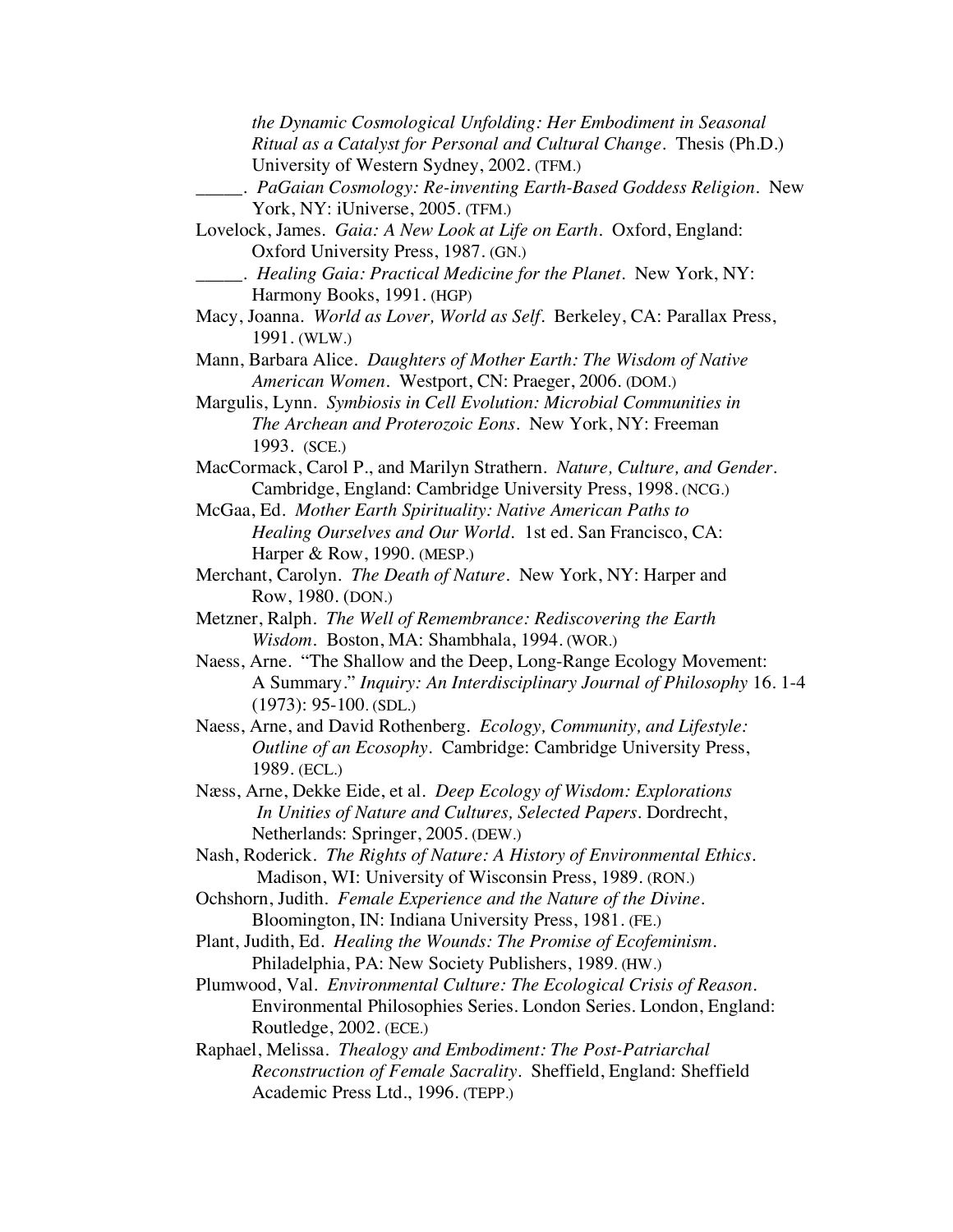- Reid-Bowen, Paul. *Goddess as Nature: Towards a Philosophical Thealogy.* Burlington, VT: Ashgate Publishing Co., 2007. 51, 95, 127-8. (GAN.)
- Roszak, Theodore. *The Voice of the Earth*. New York, NY: Simon & Schuster, 1992. (VOE.)
- Roszak, Theodore, Mary E. Gomes, and Allen D. Kanner. *Ecopsychology: Restoring the Earth, Healing the Mind*. San Francisco, CA: Sierra Club Books, 1995. (ERT.)
- Sahtouris, Elisabet. *Gaia: The Human Journey from Chaos to Cosmos*. New York, NY: Pocket Books, 1989. (GH.)
	- \_\_\_\_\_. *Earthdance: Living Systems in Evolution*. San Jose, CA: University Press, 2004. (ELS.)
- Sells, Angela M. *Sabina Spielrein: The Woman and the Myth*. Charlotte, NC: Baker and Taylor Coutts, 2017. (SST.)
- Sessions, George. *Deep Ecology for the Twenty-First Century*. Boston, MA: Shambhala, 1994. (DET.)
- Sheldrake, Rupert. *The Rebirth of Nature: The Greening of Science and God*. New York, NY: Bantam Books, 1991. (TRN.)
- Snell, Tristan L., Janette G. Simmonds, and R. Scott Webster. "Spirituality in the Work of Theodore Roszak: Implications for Contemporary Ecopsychology." *Ecopsychology*. 3.2 (Jun. 2011): 105-113. (SIW.)
- Spretnak, Charlene. "Radical Nonduality to Ecofeminist Philosophy." *Ecofeminism: Women, Culture, and Nature*. Eds. Warren, Karen, and Nisvan Erkal. Bloomington, IN: Indiana University Press, 1997. (RNR.) \_\_\_\_\_. *Relational Reality: New Directions of Interrelatedness That Are*
- *Transforming the Modern World*. Topsham, ME: Green Horizon Books, 2011. (RRD.)
- Starhawk. *The Spiral Dance: A Rebirth of the Ancient Religion of the Great Goddess.* San Francisco, CA: Harper and Row, 1979. (TSD.)
	- \_\_\_\_\_. *The Earth Path: Grounding Our Spirits in the Rhythm of Nature*. San Francisco, CA: HarperSanFrancisco, 2004. (TEP.)
- Stone, Merlin. *When God Was a Woman*. New York, NY: Harcourt Brace Javanovich, 1978. (GW.)
- Swimme, Brian. *The Hidden Heart of the Cosmos: Humanity and the New Story*. Maryknoll, NY: Orbis Books, 1996. (HHTC.)
- Thompson, William Irving. *Gaia 2: Emergence: The New Science of Becoming.* Hudson, NY: Lindisfarne Press, 1991. (GEN.)
- Turney, Jon. *Lovelock and Gaia: Signs of Life.* New York, NY Columbia University Press, 2003. (LGS.)
- Wagner, Sally Marie Roesch. *That Word Is Liberty: A Biography of Matilda Joslyn Gage*. Diss. University of California, Santa Cruz, Proquest/UMI, 1978. (Publication No. 302912010). (WIL.)
- Wagner, Sally R. *The Untold Story of the Iroquois Influence on Early Feminists: Essays*.Aberdeen SD: Sky Carrier Press, 1996. (US.)
- Wagner, Sally. *Sisters in Spirit: The Iroquois Influence on Early American Feminists*. Summertown, TN: Native Voices, 2001. (SIS.)
- Wall, Steve. *Wisdom's Daughters: Conversations with Women Elders of*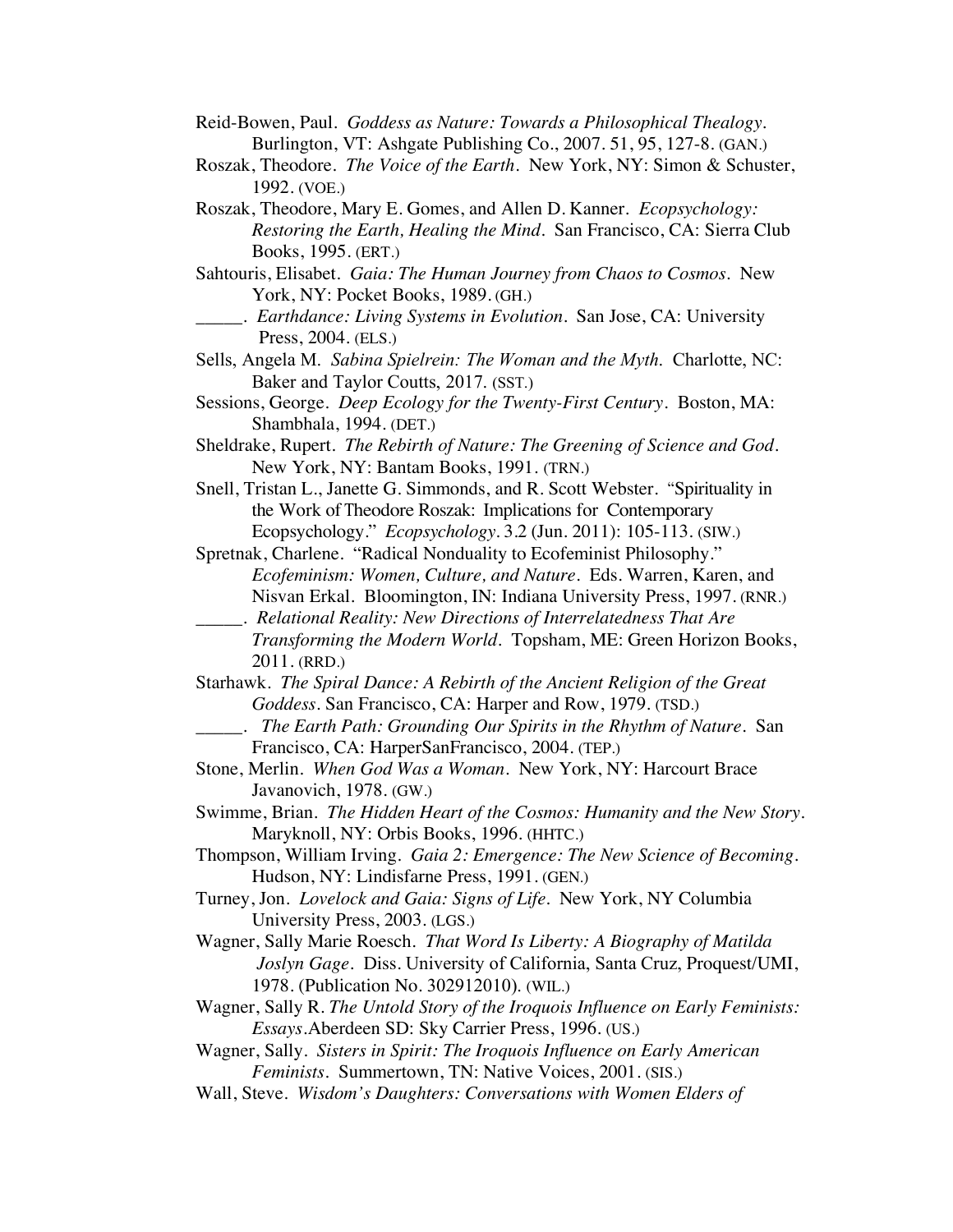*Native America.* San Francisco, CA: HarperCollins, 1993. (WDS.)

- Warren, Karen. *Ecofeminist Philosophy: A Western Perspective on What It Is and Why It Matters*. Studies in social, political, and legal philosophy. Lanham, MD: Rowman and Littlefield, 2000. (EPW.)
- White, Lynn Jr. "The Historical Roots of Our Ecologic Crisis." *Science* 155. 3767 (Mar. 10, 1967): 1203-1207. (HRE.)
- Whitehead, Alfred North. *Process and Reality, An Essay in Cosmology.* New York, NY: Harper & Row, 1960. (Cited in Christ, *Feminist Theology*.) (PAR.)
- Zimmer, Hienrich. "The Indian World Mother." *The Mystic Vision; Papers From the Eranos Yearbooks.* Ed. Joseph Campbell. The Bollingen Series, 30:6. London, England: Routledge and Kegan Paul, 1969. (IWM.)

Further Demeter research: 7000-3500 (1450), Old Europe; 2000, Indo-European Tribes; 1100-800, Mediterranean Dark Ages; 630-620, Goddess Kore, Izmir Turkey; 528, Agrigento, Sicily; 500, Greek Mysteries; 282-263, Demeter's Priene Temple; and 200, Greece and Pergamon, Anatolia. (RGS.) (Also see RG: 37-48 CE, Mary and Pagan Goddesses.)

Further underworld/labyrinthine descent (Greek, *katabasis)* research: 30,000, Labyrinths, Spirals, and Meanders; 4000, Sumer, Mesopotamia and Mythologems; 1750, Hammurabian Dynasty, Babylon, Ishtar, and Inanna; 1750, Ishtar; 630-620, Goddess Kore, Izmir Turkey; 528, Agrigento, Sicily; 500, Greek Mysteries; 282-263, Demeter's Priene Temple; and 200, Greece and Pergamon, Anatolia. \* (RGS.)

\* For the matrix of descent and re-turned deities see RG: 37-48 CE, Mary and Pagan Goddesses.

(Further information on the Pergamon mystery rites is pending, including the nearby Myrina temple affiliated with early Amazons of possibly Scythian origins from Colchis.)

Further Canaanite Phoenician research on trade routes and caravanserai: 40,000, Har Karkom; 25,000, Caravanserai, Trade Routes, and Dark Mothers; 12,000 Pamukkale*/*Hierapolis, Anatolia (Central Turkey); 3250, Scorpion Tableau, Earliest Egyptian Proto-Hieroglyphics; 3000, Tell Brak; 2200, Nahariyah and Ashrath-Yam; 1800, Re-Visioning Goddess Sarah and Abraham; 1000, Ephesus, Anatolia; 900-800, Ka Goddess, Salamis, Cyprus; 900, Taanach, Canaanite Libation Stand; 800, Carthage, Africa, the Goddess Tanit and Sacrifice; 600-398, Astarte-Anat-Ashtaroth-Asherah-Ishtar and Yahweh, Egypt; 600, Goddess Kaabou at Petra, Jordan plus Mecca, Saudi Arabia; 370, Isis and Philae, Egypt; 323-30, Kom Ombo Temple; and 100, Mecca, the Ka'aba and Sacred Stones. (RGS.)

Further research on ancient Dark Mother (Creatrix?) and related trade routes: 3,000,000, Overview of Hominid Evolution Including Dark Mothers and Later Migrations; 500,000-300,000, Dark Mother Tan-Tan; 280,000-250,000, The Berekhat Ram Figure; 70,000, Blombos Cave and V Shaped Engraving; 50,000,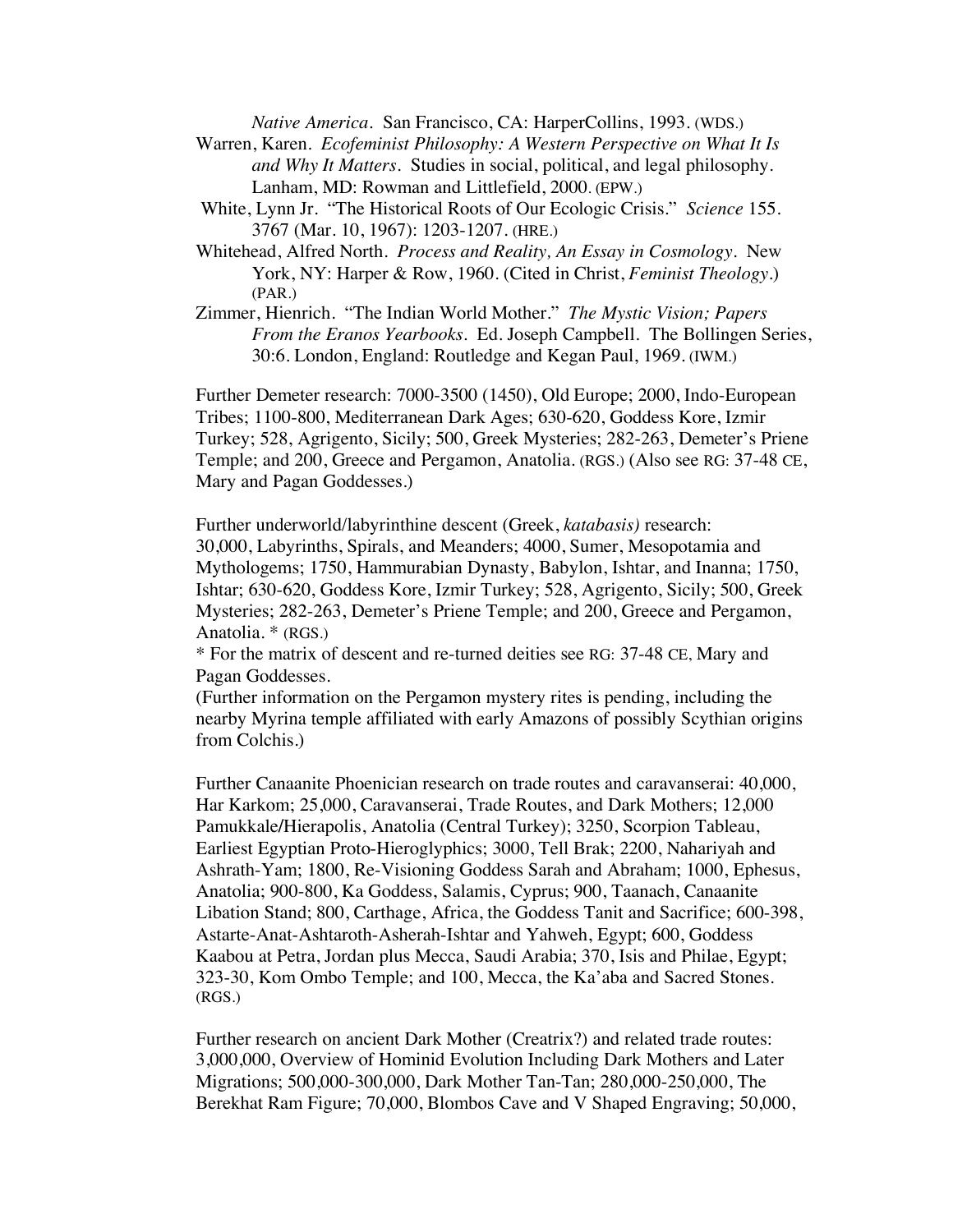African Homo Sapiens Migrations and Matrilineal Motherline; 40,000, Har Karkom; 30,000-25,000, Aurignacian Age; 30,000-25,000, Goddess of Willendorf, Austria; 26,000, Grimaldi Caves; 25,000-20,000, Gravettian Age; 25,000, Caravanserai, Trade Routes, and Dark Mothers; 25,000-20,000, Goddess of Laussel; 24,000, Dolni Vestonice; 23,000, Austrian Goddess of Lespugue; 10,000, Grotta dell'Addaura; 7000, Jericho, Canaan Palestine: Mesolithic to Neolithic; 7000, Hieros Gamos*;* 6000, Sicilians to Malta; 5200, Malta and Gozo; 4700, Dolmens; 2200, Nahariyah and Ashrath-Yam; 1900-1800, Dawning of the African Alphabet and the Aniconic Goddess Triangle; 1000, Ephesus, Anatolia; 800, Carthage, Africa, the Goddess Tanit and Sacrifice; 750-650, Cybele and King Midas, Anatolia; 664-525, Neith and the Black Virgin Mary Temple at Sais, Egypt; 600, Goddess Kaabou at Petra, Jordan plus Mecca, Saudi Arabia; 400, Cathedra Goddess Isis; and 370, Isis and Philae, Egypt. (RGS.) Additional Goddess considerations from other ancient populations and time periods include: German Hoherfels (40,000 BCE); Russian Kostenki - Borshevo (25,000 BCE); \* and French Carbonnel (4,000 BCE).

\* Although Stone Age female (i.e. vulva) finds are abundant, archaeological male (phallus) discoveries are rare and timeline starts around 28,000-26,000 BCE. (Don Hitchcock. Donsmaps.com/venustimeline.html)

Further research on Anatolian Seljug Caravanserais and other key extended-tradecenters and routes throughout the ancient world:

Lawler, Andrew. "Erbil Revealed." *Archaeology* 67.5 (Sep. – Oct. 2014): 39. (ER: 39.)

Yavuz, Aysil Tukel. "The Concepts that Shape Anatolian Seljug Caravanserais." *Muqarnas*, Vol. 14 (1997): 80-95. (CSA.)

Further research on vulva images: 34,000-28,000, Les Eyzies Vulva Engravings, Dordogne Caves; 31,000, Chauvet Cave and Vulva Engravings; 30,000-25,000, Aurignacian Age; 30,000-25,000, Goddess of Willendorf, Austria; 25,000-20,000, Goddess of Laussel; 5300-4300, Climactic Phase and Script in Old Europe; 3000- 2000, Cycladic Goddesses; 2600-2000, Early Bronze Age, Crete, Chthonian; and 400, Celtic Sheela-na-gig. (RGS.) (For additional CE information, see illustration of a 1600 c. vulva labyrinth design in: Bord, Janet. *Mazes and Labyrinths of the World*. New York, NY: Dutton, 1976. 85, Fig. 127. **(**MLW.)

Further V/triangle/vulvic research: 70,000, Blombos Cave; 34,000-28,000, Les Eyzies Vulva Engravings, Dordogne Caves; 31,000, Chauvet Cave and Vulva Engravings; 30,000-25,000, The Aurignacian Age; 30,000, Labyrinths, Spirals, and Meanders; 30,000-25,000, Goddess of Willendorf, Austria; 8000/7000-5000, Early Neolithic; 7000-5000, Early Neolithic Crete; 5500-3500, Cucuteni (Tripolye) Culture, Eastern Europe; 5300-4300, Climactic Phase and Script in Old Europe; 4000-3000, Locmariaquer, Brittany Hook Symbology; 4000-3500, Gavrinis, Brittany France; 2000, Asherah; 1900-1800, Dawning of the African Alphabet and the Aniconic Goddess Triangle; 1790-1700, Goddess of Kultepe, Anatolia; and 1500, Lachish Ewer, Triangle, and Menorah. (RGS.)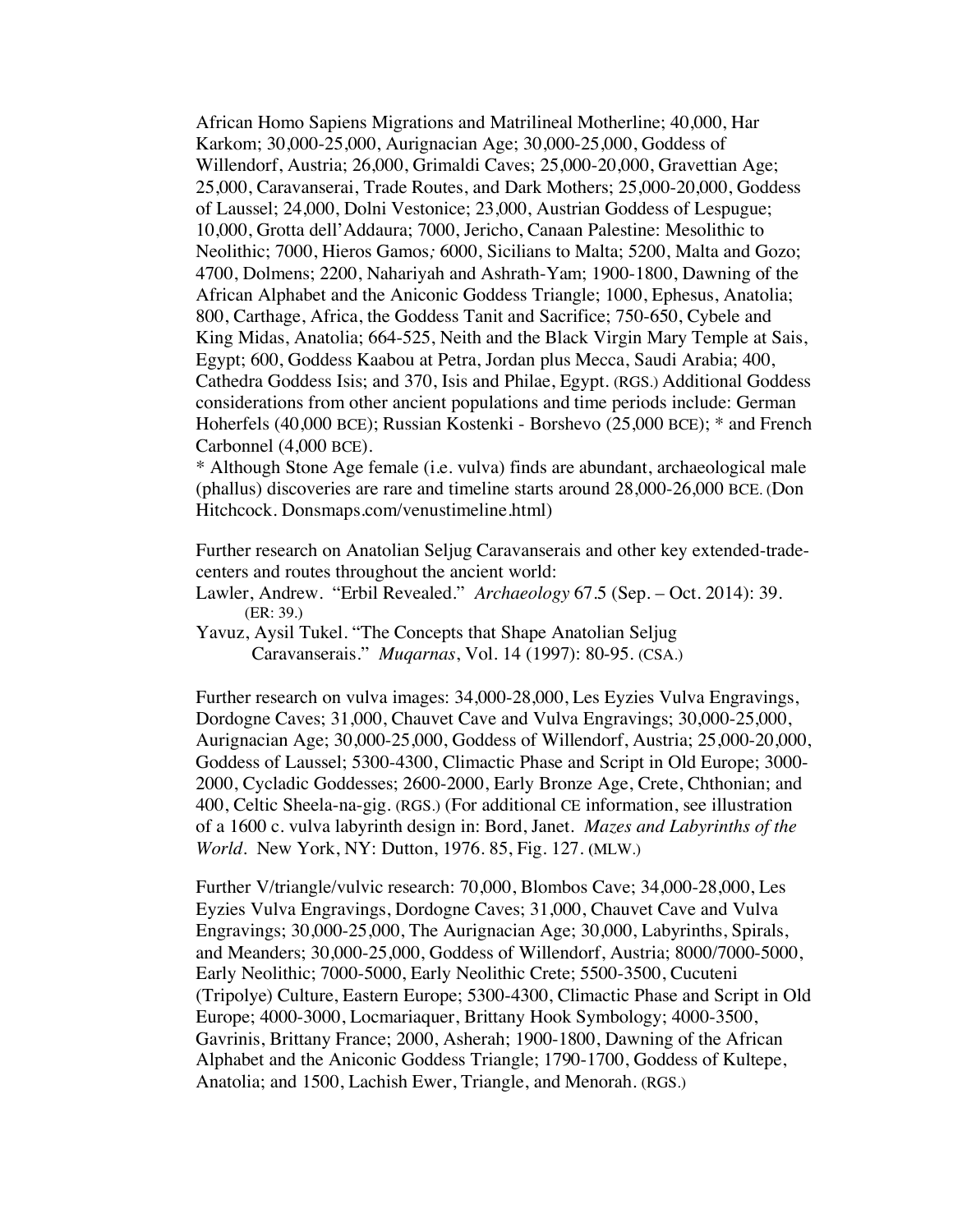Further Psi/KA goddess research: 25,000, Caravanserai, Trade Routes, and Dark Mothers; 15,000-12,000, Lascaux Cave 10,000, Grotta dell'Addaura; 7000-5000, Early Neolithic Crete; 5500-3500, Cucuteni (Tripolye) Culture, Eastern Europe; 5400-3500, Ancient Aphrodite: Chalcolithic or Copper Age; 4000, Nile Bird Goddess, Egypt; 2000-1450, Middle Bronze Age, Crete, Chthonian Peak Temple (Palace) Period, Middle Minoan Period (MM IA-MMII); 2,000, Asherah; 1900- 1800, Dawning of the African Alphabet and the Aniconic Goddess Triangle; 1500, Lachish Ewer, Triangle, and Menorah; 1400-1000, Post Palace Period; 900- 800, KA Goddess, Salamis, Cyprus; and 664-525, Neith and Black Virgin at Sais Temple, Egypt. (RGS.)

Addendum re. Psi/KA Egyptian research.

One KA suggestion that specifically relates to the Sign of Tanit motif is that of a universal matrix that resembles "the Egyptian hieroglyph KA, meaning a spiritsoul, or a woman's invocatory gesture drawing down the essence of the Queen of Heaven into herself." (WDSSO: 222.) (NLE 1: 84; TMS: 189; RGS.) (RGS: 800, Tanit (Also Taanit, Ta'anit, Tannit, or Tannin**).**

Further research and discussions about Carthaginians and child sacrifice:

Brown, Susanna S. *Late Carthaginian Child Sacrifice and Sacrificial Monuments in Their Mediterranean Context*. JSOT/ASOR Monograph Series, no. 3. Sheffield, England: Published by JSOT Press for the American Schools of Oriental Research, 1991. (LC.)

DuBois, Page. *Sowing the Body: Psychoanalysis and Ancient Representations of Women.* Chicago, IL: University of Chicago Press, 1988. (STB.)

Schmitz, P. C. "Phoenician Religion." *Anchor Bible Dictionary*. Vol. 5. Ed. P. N. Freedman. Garden City, NY: Doubleday, 1992. 357-373. (PR.)

Schwartz, Jeffrey. *What the Bones Tell Us*. New York, NY: Holt, 1993. (WBT.)

Further research based on the theory that "human sacrifice was part of Roman religion" (RR: 535) and how this may relate to the ongoing charges since the  $2<sup>nd</sup>$ BCE about Carthaginian mothers and child sacrifice, "The Romans and Ritual Murder" by C. E. Schultz: 521, 523, 527, and 535, n. 63.

Schultz, Celia E. "The Romans and Ritual Murder." *Journal of the American Academy of Religion* 78.2 (June 2010): 516-541. (RR.)

Further research on Tanit, Carthage, human sacrifice, and GSA images: 800, Tanit (Also Taanit, Ta'anit, Tannit, or Tannin); and 800, Carthage, Africa, the Goddess Tanit and Sacrifice.

IMAGE: MAP: SICILY, ITALY. PHOTO: © GSA. DESCRIPTION: MAP: SICILY, ITALY. SLIDE LOCATION MSC. ITALY, SHEET MAPS, ROW 1, SLEEVE 3, SLIDE #8, BCE. CO\_MIT\_MAP\_R1\_SL3\_S8 SHOT ON LOCATION: BRITISH MUSEUM: LONDON, ENGLAND. NOTE 1: FIELDWORK PROJECT 2002.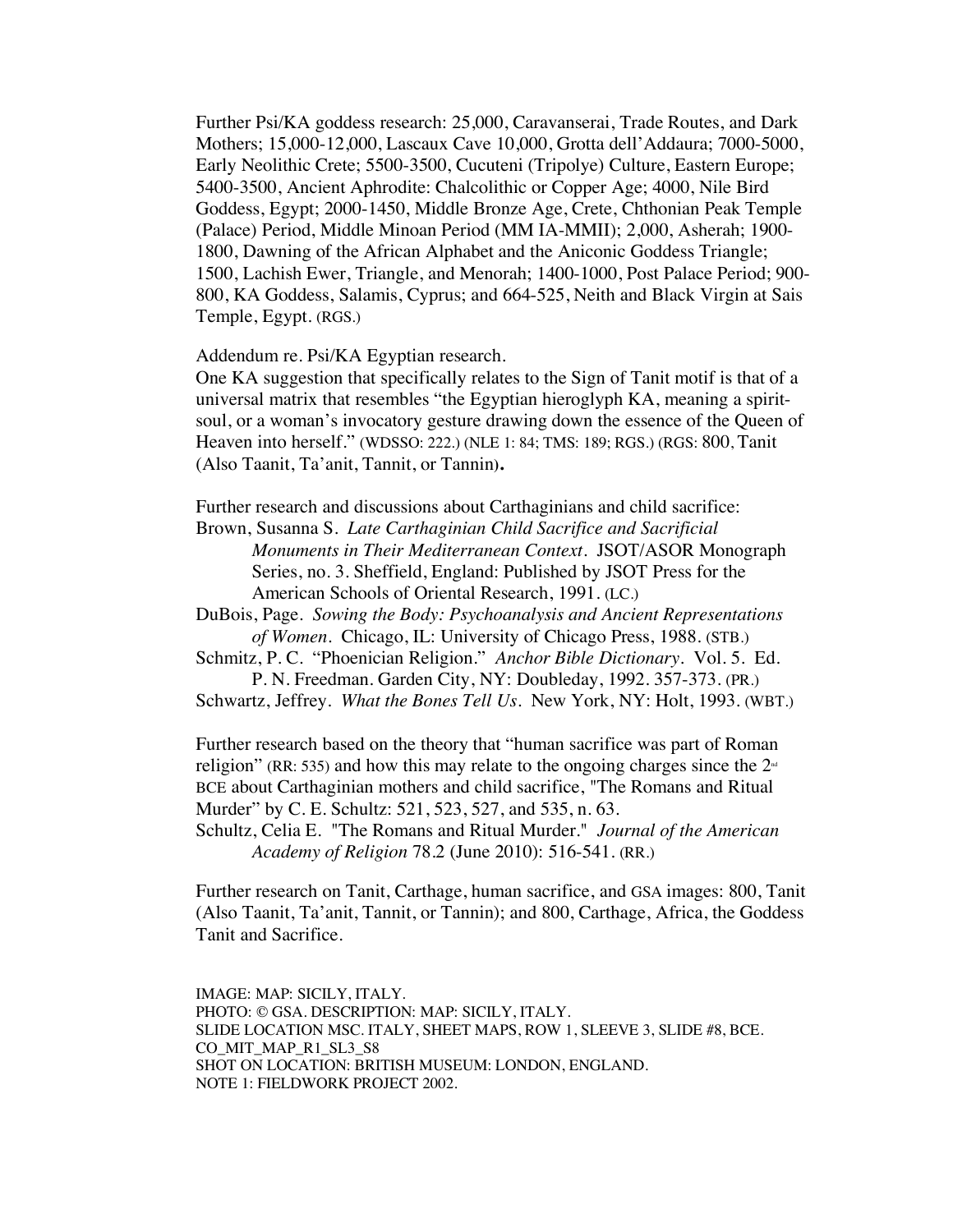IMAGE: CARTHAGE MAP: TUNIS, TUNISIA. PHOTO: © GSA. DESCRIPTION: CARTHAGE MAP. SLIDE LOCATION TUNIS, TUNISIA, SHEET 1, ROW 1, SLEEVE 2, SLIDE #1T, BCE. CO\_TUN\_S1\_R1\_SL2\_S1T.jpg SHOT ON LOCATION: TUNIS, TUNISIA. NOTE 1: FIELDWORK PROJECT 1989.

IMAGE: RECONSTRUCTION OF SELINUS (SELINUNTE) TEMPLE E: SICILY, ITALY. IMAGE: WEST FRONT VIEW OF THE DORIC CONCORD (AKRAGAS) TEMPLE IN AGRIGENTO, SICILY, CLOSE FACSIMILE OF SELINUS (SELINUNTE) TEMPLE E. SLIDE LOCATION SICILY, SHEET 7, ROW 4, SLEEVE 5, SLIDE  $#22, 6#$  C. AD. CU\_SIC\_S7\_R4\_SL5\_S22

SHOT ON LOCATION: AKRAGAS, LATER AGRIGENTUM (AGRIGENTO): SICILY, ITALY.

NOTE 1: IN ADDITION TO SELINUS, TWO OTHER ALL BUT IDENTICAL DORIC TEMPLES INCLUDE HERA II IN PAESTUM, ITALY AND THE HEPHAESTEUM IN ATHENS. (CS: 130.)

NOTE 2: FIELDWORK 1998

IMAGE: FACSIMILE OF SELINUS (SELINUNTE) TEMPLE E: SICILY, ITALY. IMAGE: WEST FRONT VIEW OF THE DORIC CONCORD (AKRAGAS) TEMPLE IN AGRIGENTO, SICILY, CLOSE FACSIMILE OF SELINUS (SELINUNTE) TEMPLE E. SLIDE LOCATION SICILY, SHEET 8, ROW 1, SLEEVE 4, SLIDE #28, 6TH C. AD. CU\_SIC\_S8\_R1\_SL4\_S28

SHOT ON LOCATION: AKRAGAS, LATER AGRIGENTUM (AGRIGENTO): SICILY, ITALY.

NOTE 1: IN ADDITION TO SELINUS, TWO OTHER ALL BUT IDENTICAL DORIC TEMPLES INCLUDE HERA II IN PAESTUM, ITALY AND THE HEPHAESTEUM IN ATHENS. (CS: 130.)

NOTE 2: FIELDWORK 1998.

IMAGE: HYPOGEUM, LIKE MALOPHOROS MEGARON: HYPOGEUM, MALTA. (PCM: 345.)

PHOTO: © GSA. DESCRIPTION: MAIN HALL OF MALTA'S HAL SAFLIENI HYPOGEUM, LIKE DEMETER'S MALOPHOROS MEGARON \* IN ANCIENT SELINUS, (LATER SELINUNTE). (PCM: 102, Fig. 3, 345.)

SLIDE LOCATION MALTA, SHEET 6, ROW 2, SLEEVE 1, SLIDE #5C, BCE. CO\_MAL\_S6\_R2\_SL1\_S5C.

SHOT ON LOCATION: HYPOGEUM, LIKE MALOPHOROS MEGARON: HYPOGEUM, MALTA.

NOTE 1: \* ENTRY TO MALTA'S HYPOGEAL TOMB AREA VIA SPIRAL STAIRS TO AREA OF CURVED CEILINGS, IS LIKE SICILY'S MALOPHOROS MEGARON. (PCM: 345.)

NOTE 2: FIELDWORK PROJECT 1985.

IMAGE: FEMALE DEITY HOLDING BOTH CADUCEUS ICON OF TANIT AND WHEAT ICON: DEMETER, CARTHAGE.

PHOTO: © GSA. DESCRIPTION: STANDING FEMALE DEITY HOLDING BOTH CADUCEUS ICON OF TANIT AND WHEAT STAFF OF LIFE, ICON OF DEMETER UNDER MALACEOUS FRUITS.

SLIDE LOCATION TUNIS, TUNISIA, SHEET 7, ROW 1, SLEEVE 2, SLIDE #4C, BCE. CO\_TUN\_S7\_R1\_SL2\_S4C.jpg

SHOT ON LOCATION: BARDO MUSEUM: TUNIS, TUNISIA.

NOTE 1: JANE BURR CARTER UNDERSTANDS THE CADUCEUS AS "A STYLIZED VERSION OF ASHERAH'S TREE." (MOO: 378.)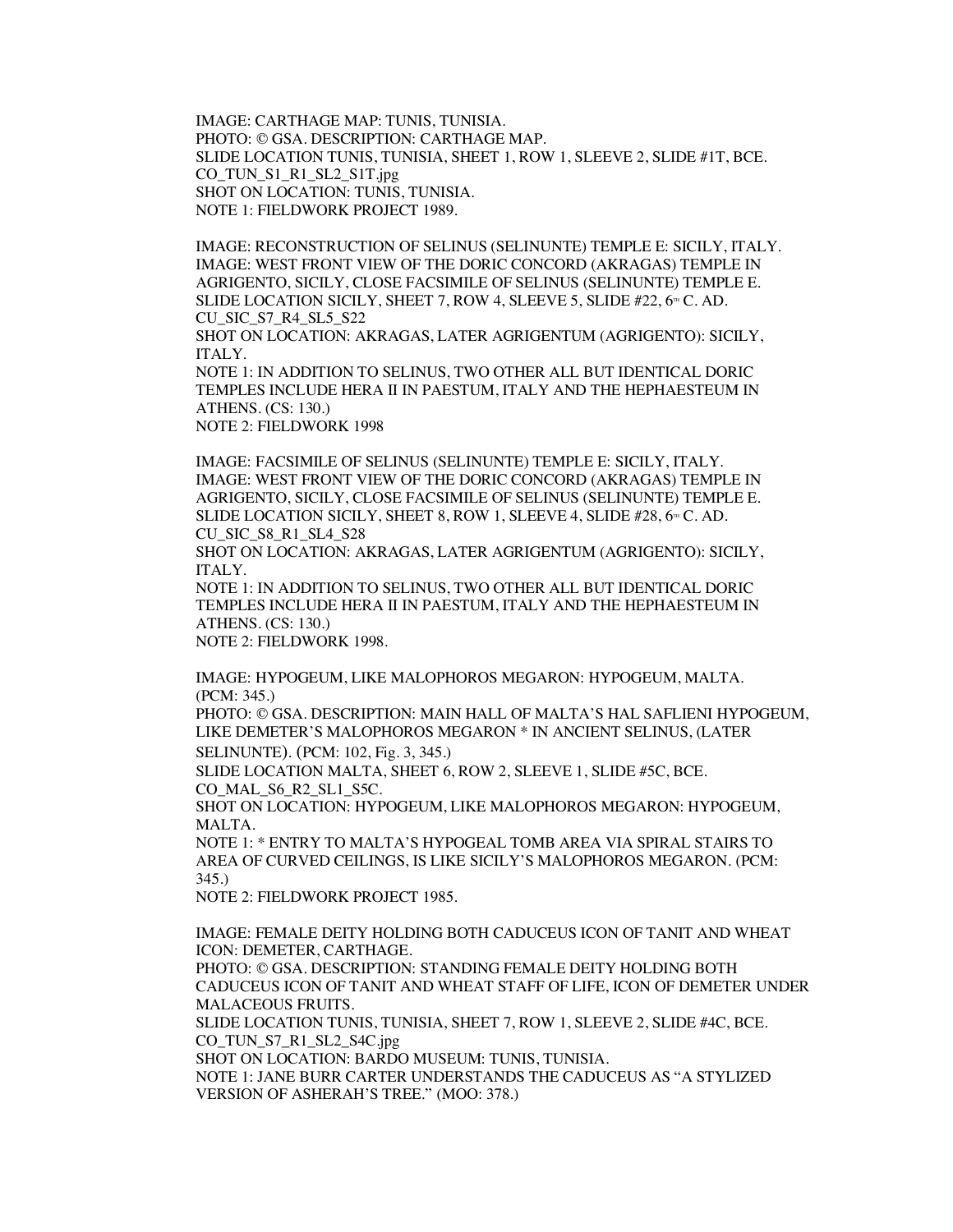NOTE 2: FIELDWORK PROJECT 1989.

IMAGE: TANIT WITH WHEAT ICON OF DEMETER: CARTHAGE OR DUGGA. PHOTO: © GSA. DESCRIPTION: TRIUNE LIMESTONE STELA OF TANIT/ASTARTE HOLDING WHEAT STAFF OF LIFE, ICONOGRAPHY OF DEMETER. SLIDE LOCATION TUNIS, TUNISIA, SHEET 4, ROW 1, SLEEVE 5, SLIDE #26, BCE CO\_TUN\_S4\_R1\_SL5\_S26.jpg ON LOCATION: BARDO MUSEUM: TUNIS, TUNISIA. NOTE 1: FYI (DPA: LXXXVIII, #Z 136-137.) NOTE 2: FIELDWORK PROJECT 1989.

IMAGE: TANIT: DOUGGA/THUGGA, NORTHERN TUNISIA. PHOTO: © GSA. DESCRIPTION: TRIUNE LIMESTONE STELA OF TANIT. ANICONIC REPRESENTATION OF ANKH/TANIT FLANKED BY CADUCEI, NORTHERN TUNISIA. SLIDE LOCATION TUNIS, TUNISIA, SHEET 4, ROW 2, SLEEVE 5, SLIDE #34C, BCE. CO\_TUN\_S4\_R2\_SL5\_S34C.jpg

SHOT ON LOCATION: BARDO MUSEUM: TUNIS, TUNISIA.

NOTE 1 ASHTAR/TANIT:

ASHTAR WAS KNOWN BY VARIOUS NAMES, INCLUDING ASTARTE, ISHTAR (TO THE BABYLONIANS), ASHTORETH (TO THE HEBREWS), AND WHEN THE GREAT CITY OF CARTHAGE WAS FOUNDED SHE BECAME KNOWN AS TANIT. THE PHOENICIANS ADOPTED HER AS THE PROTECTIVE DEITY OF THE CITY, WHICH WAS TO BECOME THEIR GREATEST GLORY. SHE IS REPRESENTED IN THIS STELE FOUND AT DOUGGA IN TUNIS (NLE: 84).

NOTE 2: FYI (DPA: LXXXVIII, #Z 136-137.) NOTE 3 RE. CADUCEUS/CADUCEI. "A STAFF ROUND WHICH ARE ENTWINED TWO SERPENTS, WHICH BECAME THE CADUCEUS (WAND) OF MERCURY, THE SYMBOL OF A PHYSICIAN, FROM THEN [BABYLONIA] TO THIS DAY (CDBL: 108-9)." NOTE 4: JANE BURR CARTER UNDERSTANDS THE CADUCEUS AS "A STYLIZED VERSION OF ASHERAH'S TREE." (MOO: 378.) NOTE 4: FIELDWORK PROJECT 1989.

IMAGE: DOUGGA/THUGGA CAPITAL: NORTHERN TUNISIA.

PHOTO: © GSA. DESCRIPTION: MODEL OF ANCIENT ROMAN DOUGGA/THUGGA FROM THE FRONT ENTRANCE INCLUDING SIX CORINTHIAN COLUMNS AND A WELL-PRESERVED PEDIMENT.

SLIDE LOCATION TUNIS, TUNISIA, SHEET 5, ROW 2, SLEEVE 2, SLIDE #9, BCE. CO\_TUN\_S5\_R2\_SL2\_S9.jpg

SHOT ON LOCATION: BARDO MUSEUM: TUNIS, TUNISIA.

NOTE 1 ASHTAR/TANIT:

ASHTAR WAS KNOWN BY VARIOUS NAMES, INCLUDING ASTARTE, ISHTAR (TO THE BABYLONIANS), ASHTORETH (TO THE HEBREWS), AND WHEN THE GREAT CITY OF CARTHAGE WAS FOUNDED SHE BECAME KNOWN AS TANIT. THE PHOENICIANS ADOPTED HER AS THE PROTECTIVE DEITY OF THE CITY, WHICH WAS TO BECOME THEIR GREATEST GLORY. SHE IS REPRESENTED IN THIS STELE FOUND AT DOUGGA IN TUNIS (NLE: 84).

NOTE 2: FIELDWORK PROJECT 1989.

IMAGE: ANKH TANIT: TUNIS, TUNISIA,

PHOTO: © GSA. DESCRIPTION: TRIUNE LIMESTONE STELA OF TANIT, ANICONIC PICTOGRAPH OF THE ANKH/KA. STELA IS FROM THE PUNIC TEMPLE/GRAVE YARD AREA.

SLIDE LOCATION TUNIS, TUNISIA, SHEET 4, ROW 1, SLEEVE 3, SLIDE #24, BCE. CO\_TUN\_S4\_R1\_SL3\_S24.jpg

SHOT ON LOCATION: BARDO MUSEUM: TUNIS, TUNISIA.

NOTE 1: FYI (DPA: LXXXVIII, #Z 136-137.)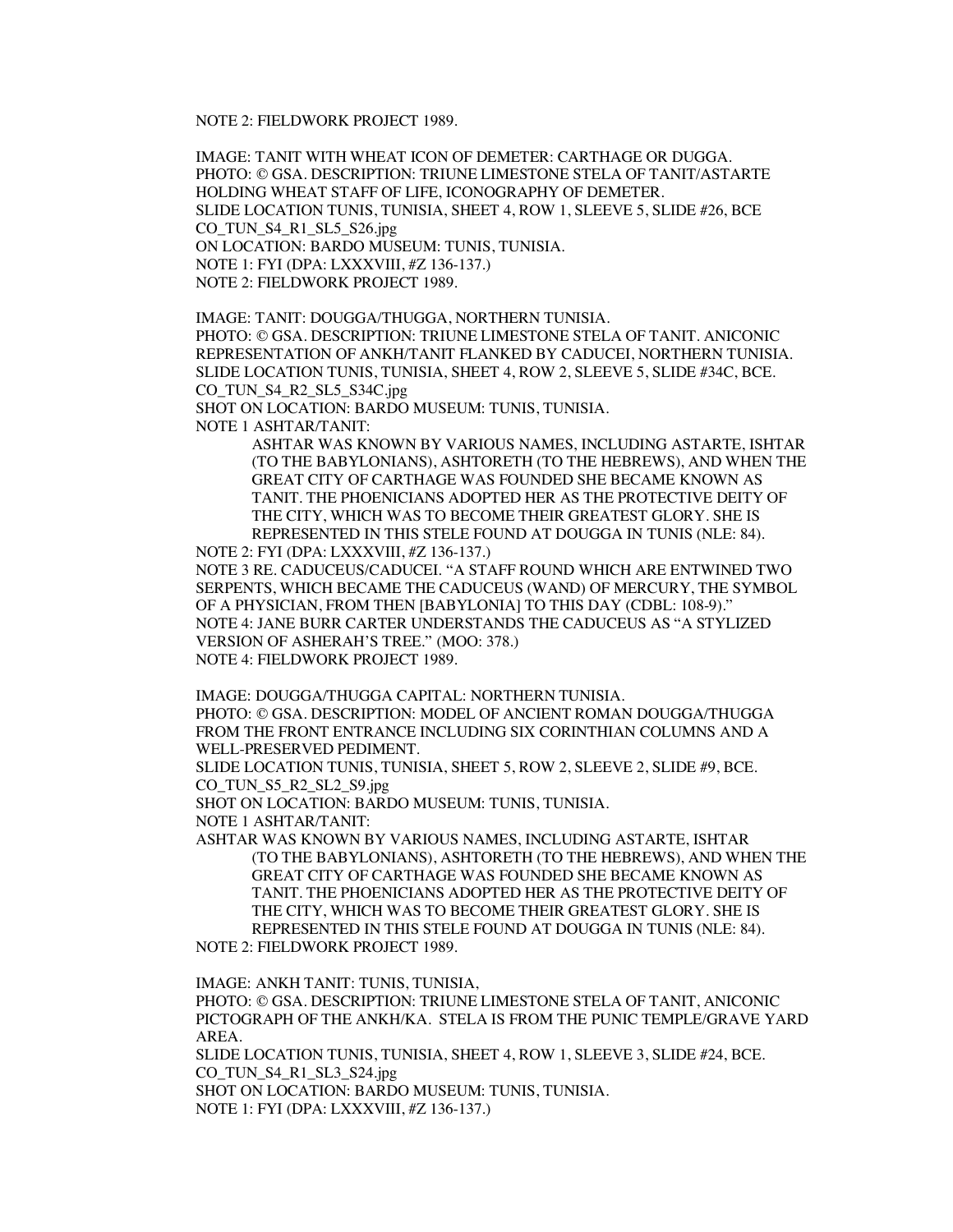NOTE 2: THIS STELA = TANIT WITH CHILD. NOTE 3: ALSO NOTE THAT THE ICONOGRAPHY OF THIS STELA IS FOUND IN THE LINEAR A, CRETE, GREECE. NOTE 4: FIELDWORK PROJECT 1989.

IMAGE: FROG GODDESS (TANIT MOTIF): ÇATAL HÜYÜK, (ANATOLIA) TURKEY. PHOTO: © GSA. DESCRIPTION: ÇATAL HÜYÜK MODEL INC. FROG GODDESS AND BIRTHING BULL SHRINE VI. THE SIGN OF TANIT MOTIF OF RAISED ARMS IN A KA POSITION ON A TRIUNE VULVIC BASE, THIS REFLECTS THE VOTIVE FROG EPIPHANY (FROM ANCIENT GREEK ἐπιφάνεια) OR MANIFESTATION OF THE UTERUS. (LOG: 251.)

SLIDE LOCATION RE-GENESIS PHASE 2, SHEET 2, ROW 3, SLEEVE 3, SLIDE #566, 7250-6150 BCE.

IT\_RPT\_S2\_R3\_SL3\_S566.jpg

SHOT ON LOCATION: MUSEUM OF ANATOLIAN CULTURES: ANKARA, (ANATOLIA) TURKEY.

NOTE 1: ALSO SEE A SIMILAR FROG REPTILE-LIKE ICONOGRAPHY AT ANATOLIAN GÖBEKLI TEPE. (GT: 92, FIG. 25.) NOTE 2: FIELDWORK PROJECT 1986.

IMAGE: TANIT/ANAT MOSAIC, LIKE LINEAR A. PHOTO: © GSA. DESCRIPTION: MOSAIC FROM TUNIS TEMPLE OF TANIT/ANAT ON A TRIUNE VULVIC BASE OR ANICONIC CONE. ALSO, A GODDESS SYMBOL FOR SYRIAN ASTARTE PLUS OTHER PHOENICIAN AND MEDITERRANEAN GODDESSES. (COMPARE WITH LINEAR A, CRETE, GREECE.) SLIDE LOCATION TUNISIA, SHEET 1, ROW 4, SLEEVE 5, SLIDE #8T, 400 BCE. CO\_TUN\_S1\_R4\_SL5\_S8T.jpg SHOT ON LOCATION: BARDO MUSEUM: TUNIS, TUNISIA. NOTE 1: FIELDWORK PROJECT 1989.

IMAGE: DEITY DEMETER HOLDING A PIGLET: CARTHAGE OR DUGGA, TUNIS. PHOTO: © GSA. DESCRIPTION: STANDING DEITY DEMETER HOLDING A PIGLET, TUNIS, TUNISIA. SLIDE LOCATION TUNISIA, SHEET 7, ROW 2, SLEEVE 3, SLIDE #32C, BCE.

CO\_TUN\_S7\_R2\_SL3\_S32C.jpg

SHOT ON LOCATION: BARDO MUSEUM: TUNIS, TUNISIA. NOTE 1: FIELDWORK PROJECT 1989.

IMAGE: GOLD STATUE OF CATHEDRA (SEATED) GODDESS: DEMETER. PHOTO: © GSA. DESCRIPTION: SEATED (CATHEDRA) GOLD DEMETER WITH CORNUCOPIA.

SLIDE LOCATION FRANCE, SHEET 1, ROW 2, SLEEVE 2, SLIDE #6, BCE. CO\_FRA\_S1\_R2\_SL2\_S6.jpg

SHOT ON LOCATION: MUSÉE DU LOUVRE: PARIS, FRANCE.

NOTE 1: "ALONG WITH THE CULTIVATION OF GRAIN, GREEK GODDESS DEMETER ALSO BECOMES KNOWN AS THE LAW–GIVER (*THESMOPHOROS*) (RC: 233; RGS)." NOTE 2:

THE GREAT FESTIVAL OF THESMOPHORIA, DURING THE MONTH OF PYANEPSION, WAS ALSO DEDICATED TO DEMETER. THIS CELEBRATION WAS RESTRICTED TO WOMEN, AND HERE AGAIN, CAKES WERE THE CULTIC SACRIFICIAL OFFERINGS (TVG: 175).

NOTE 3: FIELDWORK PROJECT 1980-1989.

IMAGE: DOUBLE GODDESS DEMETER/PERSEPHONE–KORE: IZMIR, (ANATOLIA) TURKEY.